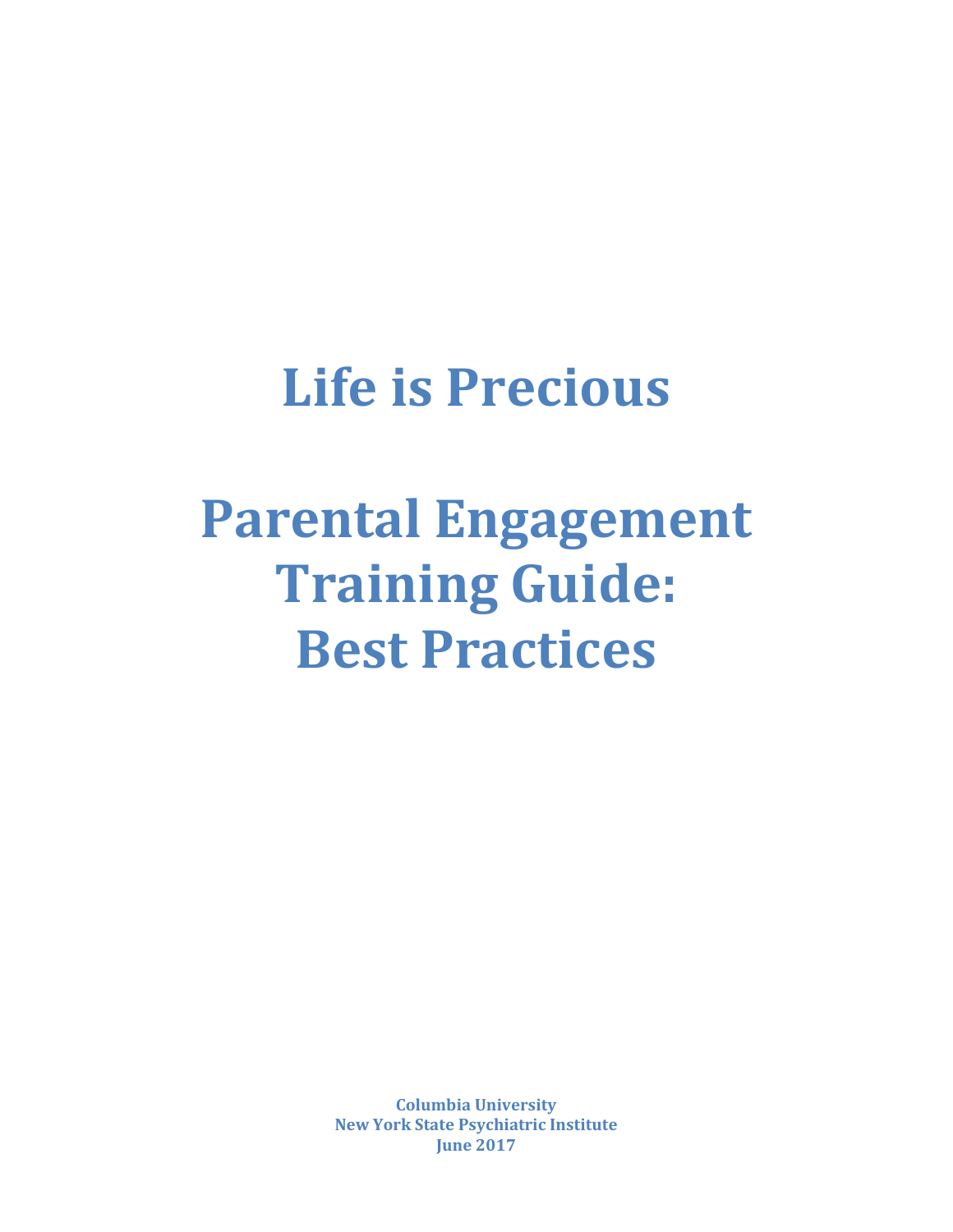### Table of Contents

Chapter 1. Introduction

Chapter 2. Life is Precious Program Description

Chapter 3. Risks of Suicidal Behavior in Latina Adolescents

Chapter 4. Protective Factors against Suicidal Behavior

Chapter 5. Benefits of Parental Engagement

Chapter 6. Challenges in Getting Parents Involved in Programs

Chapter 7. Best Practices

Chapter 8. Examples of Best Practices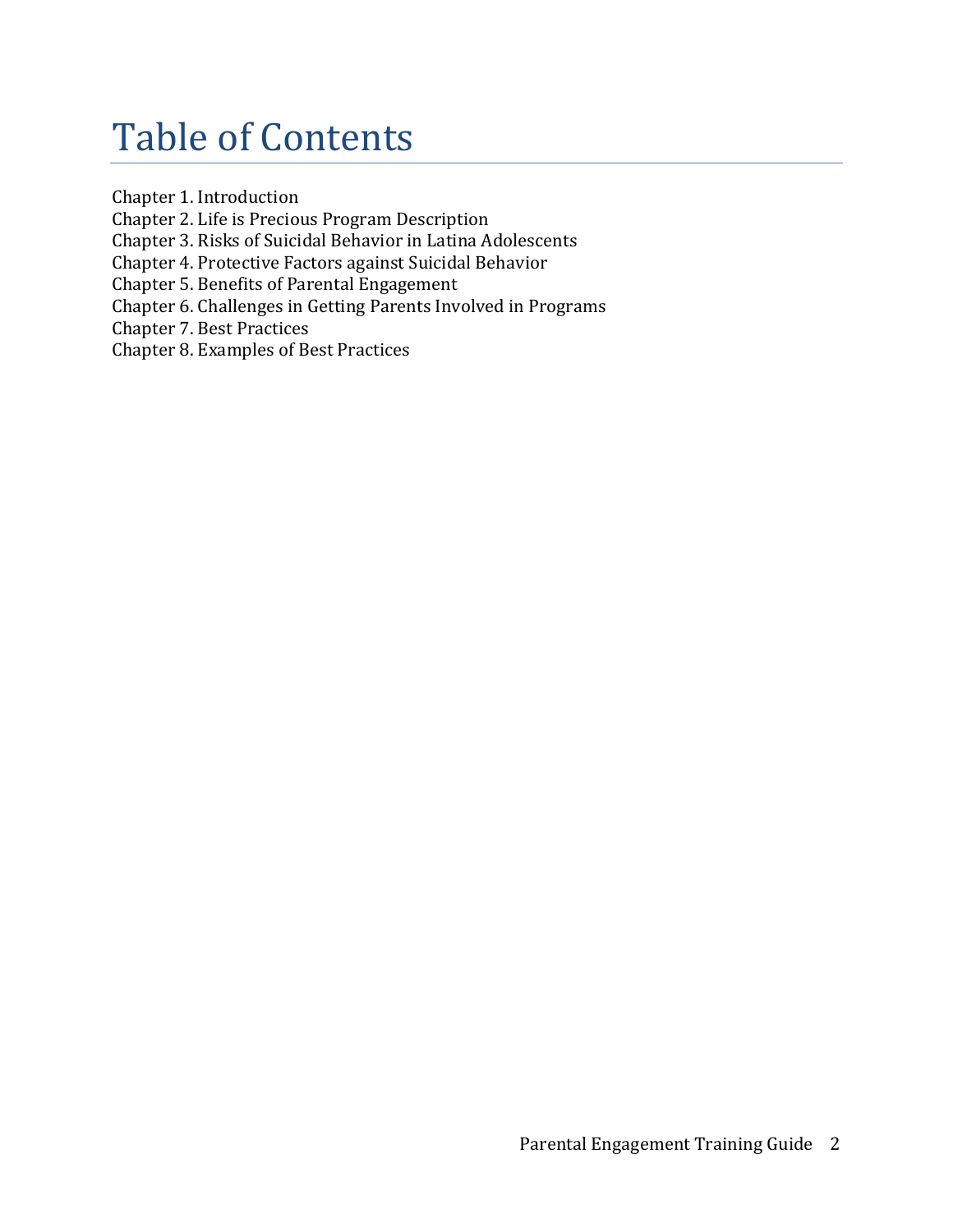# Chapter 1.

### Introduction

A key feature of the Life is Precious (LIP) model is the engagement of parents in the program. Helping parents can help address the needs of the family, which may be contributing to depressive symptoms and suicidal ideation in the adolescents, and can also give parents resources to help the adolescents, so that the impact of LIP is not limited to the time the participants are seen in the program. However, as in many programs serving adolescents, engaging parents can be challenging. Parents may face conflicting demands, with the needs of other children and family members, long or irregular work hours, and other stressors that may make it difficult to participate in a program like LIP. The purpose of this document is to highlight some feedback from LIP staff, parents, and adolescent participants, to learn how LIP can improve outreach to families.

This report begins with a description of the LIP program (Chapter 2). We then discuss risks and protective factors for suicidal behavior, and benefits and challenges of parental engagement (Chapters 3-6). For each of these chapters, we first discuss relevant findings in the academic literature, and then report results from a survey conducted among LIP adolescent participants and parents in the spring of 2017. We then discuss best practices, as developed by LIP, and recommendations for future directions (Chapter 7). Finally, we provide examples of how these best practices might be implemented (Chapter 8).

### *Methodology*

These best practices were developed based on a review of best practices in the scientific literature, which took place in March 2017, and an analysis of interviews with LIP program staff conducted in February 2014 and August-September 2016, as well as focus groups with participants and parents conducted in December 2013, July 2014, August 2014, September 2016 and January 2017.

This process also includes results from a survey of adolescent participants and parents, conducted in February and March of 2017. Forty-five adolescent-parent pairs participated. The dyads included current LIP participants, adolescents with closed cases, participants who only attended LIP once or twice, and those who had a consult but did not join. The surveys, developed by partners at New York University, covered a range of topics including history of mental health treatment, views on mental health treatment and satisfaction with LIP. Results from these surveys are included in Chapters 3-6.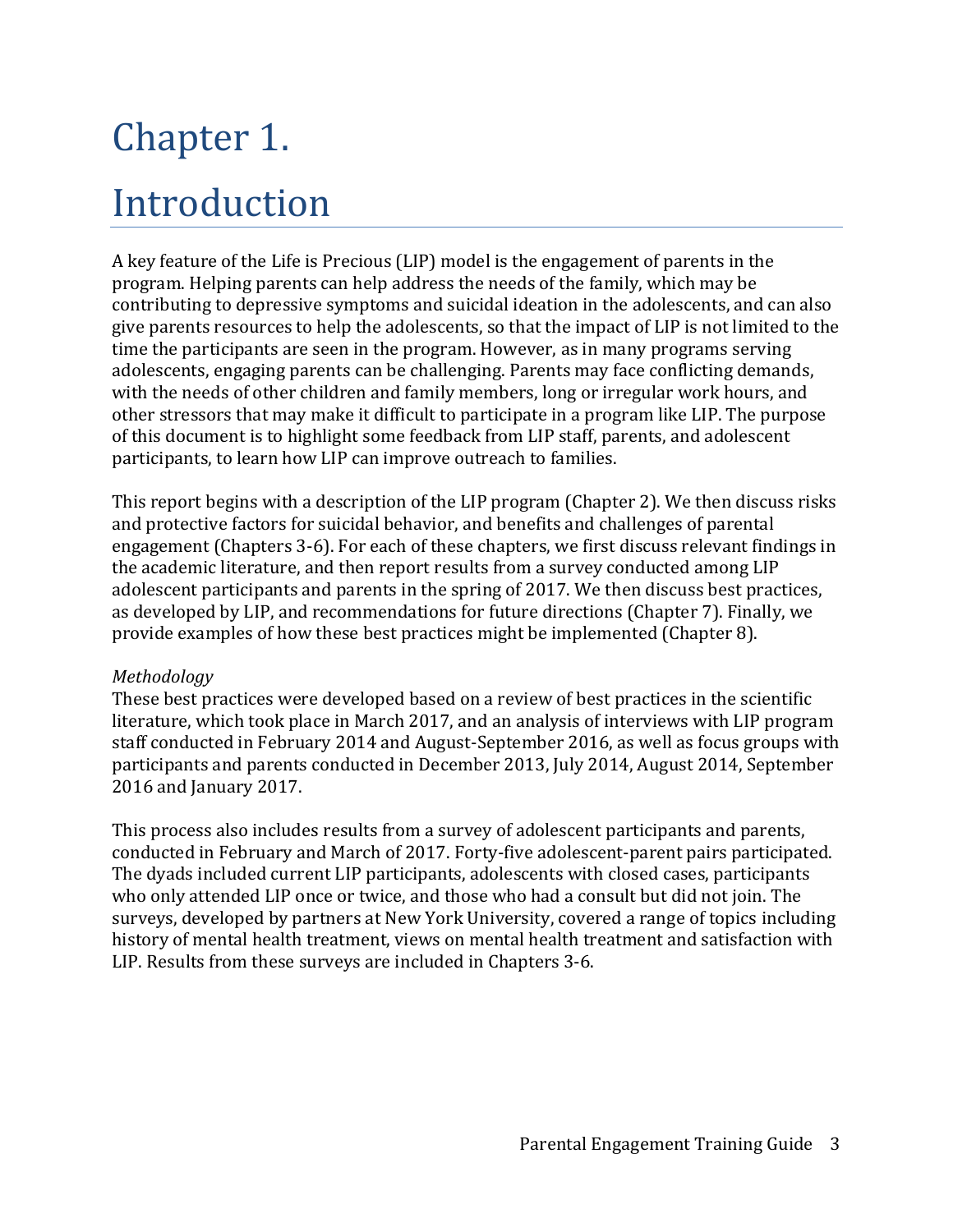# Chapter 2.

## Life is Precious Program Description

The Life is Precious (LIP) program model was developed by Comunilife, Inc., led by Dr. Rosa Gil, with input from Latina adolescents and parents in New York City. The program was designed to supplement outpatient mental health treatment by providing a range of services in an after-school, clubhouse program model. LIP activities are centered on several goals: promotion of family relationships, academic support, creative expression, and wellness education. LIP does not have a defined catchment area, and accepts participants from a wide range of schools and neighborhoods. Referrals can come from outpatient mental health clinics, schools, hospitals, and self-referrals from Latinas and their families (Humensky et al, 2013). All participants must be adolescent Latinas (ages 12-18). Adolescents must have experienced suicidal ideation or attempts prior to referral, and continue to experience suicidal ideation at the time of referral. Participants must be receiving mental health treatment, either at Comunilife or another clinic.

LIP currently operates in three locations in New York City (Bronx, Brooklyn, and Queens). The program runs after school (3:00pm-7:00pm) on weekdays and on Saturday mornings. Participants come on a drop-in basis and can take advantage of any or all of the services offered by LIP; there is no set curriculum or sequence in which services must be received. Communication education is designed primarily to educate the adolescent on improving communication with family members; if other family members choose to participate, they may also learn these skills. As LIP operates as an after-school program, many parents are working or otherwise not available at those hours, and so the program is designed primarily to provide adolescents with the tools and strategies that they may find beneficial, regardless of the level of participation by other family members (Humensky et al, 2016).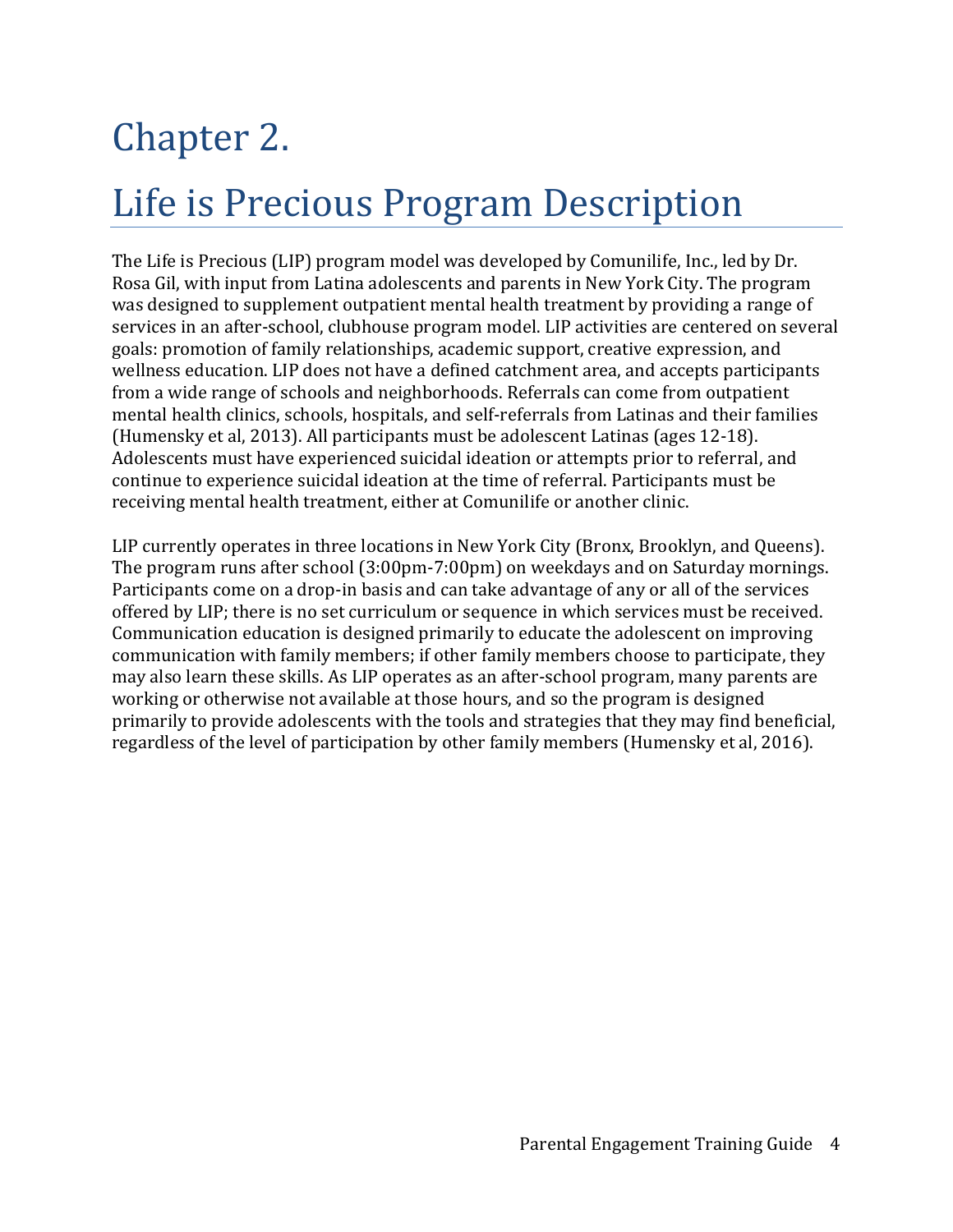### References

Humensky JL, Coronel B, Gil R, Cifre R, Mazzula S, Lewis-Fernández R. Title: Life is Precious: A Community-Based Program to Reduce Suicidal Behavior in Latina Adolescents. Archives of Suicide Research, 2016, doi: 10.1080/13811118.2016.1242442.

Humensky JL, Coronel B, Gil R, Cifre R, Mazzula S, Lewis-Fernández R. Life is Precious: Reducing Suicidal Behavior in Latinas. Ethnicity and Inequalities in Health and Social Care, 2013; 6(2/3).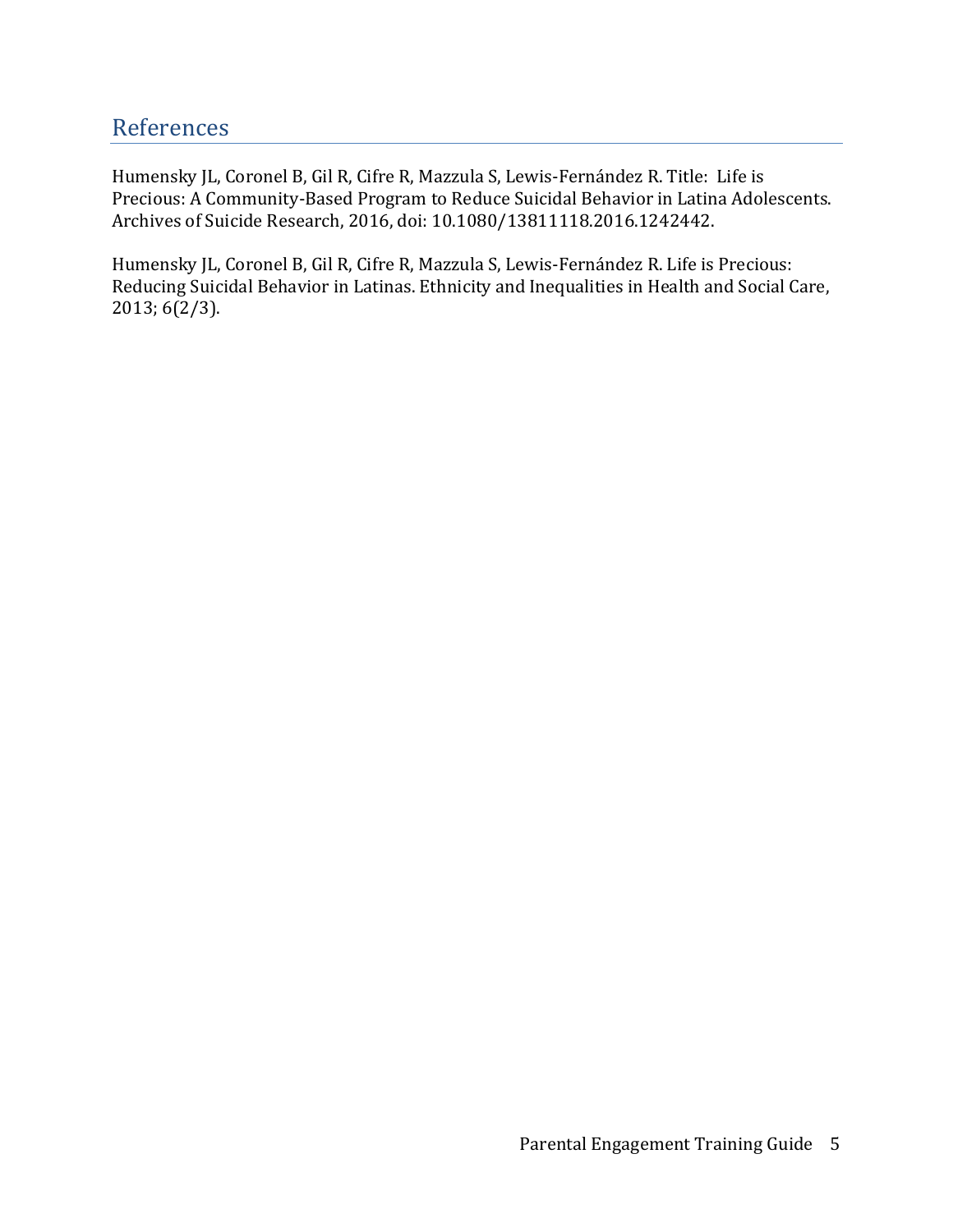# Chapter 3.

### Risks of Suicidal Behavior in Latina Adolescents

### *Literature Review*

Historically, studies have shown that Latina adolescents consistently have higher rates of suicidal behavior compared to non-Latina black and white adolescents*.* Latina adolescents face risk factors confronted by all female adolescents, as well as risk factors that have been identified as unique to Latinas. General risk factors common to many populations include history of child abuse or sexual abuse; history of suicide attempt; family history of attempted or completed suicide; history of or current mental illness, especially depression; physical illness; past or current alcohol abuse and abuse of other substances; loss (relational, social, work, or financial); easy access to lethal means; impulsive or aggressive tendencies; history of being bullied and social isolation; peer suicides or local epidemics of suicide; failure in school; hopelessness; unwillingness to seek help because of stigma; and barriers to accessing mental health care (Price, 2016; Langhinrichsen-Rohling, 2009).

Additional community-level risk factors include poverty and residing in high-crime, disadvantaged neighborhoods with low-quality housing and education (Zayas and Pilat, 2008). During adolescence, girls may face developmental struggles related to identity formation, self-esteem, and body image (Zayas and Pilat, 2008).

In addition to these risk factors that are common to many populations, some risk factors have been identified as affecting Latina adolescents. *Familism* is thought to play an important role in suicidal behaviors, as it is a core system of values centered on the family, prioritizing the family over self. *Familism* calls for family unity and reverence of parents and elders. Latino adolescents struggle with their need for autonomy, which is emphasized in American culture, on the one hand, and cultural values of *familism* on the other; therefore, a family conflict may lead to suicidal behavior when autonomy begins to threaten family order (Zayas and Pilat, 2008; Langhinrichsen-Rohling, 2009). Latinas, specifically, may feel pressure to display nurturing, controlled, family-oriented behavior. This gender role tends to conflict with the values of personal autonomy and independence common in US society. Moreover, the immigration process can be traumatic for those who may be leaving important family members behind in their countries of origin (Langhinrichsen-Rohling, 2009).

An additional barrier to care is the inability to afford treatment. Latino youth made up nearly 40% of US uninsured youths in 2014, but comprise 24% of the youth population; many have long waiting periods for insurance coverage. They also face language barriers and transportation challenges coverage (Price, 2016). While Latino adolescents are less likely to die by suicide than other ethnic groups, in 2008, they reported higher rates of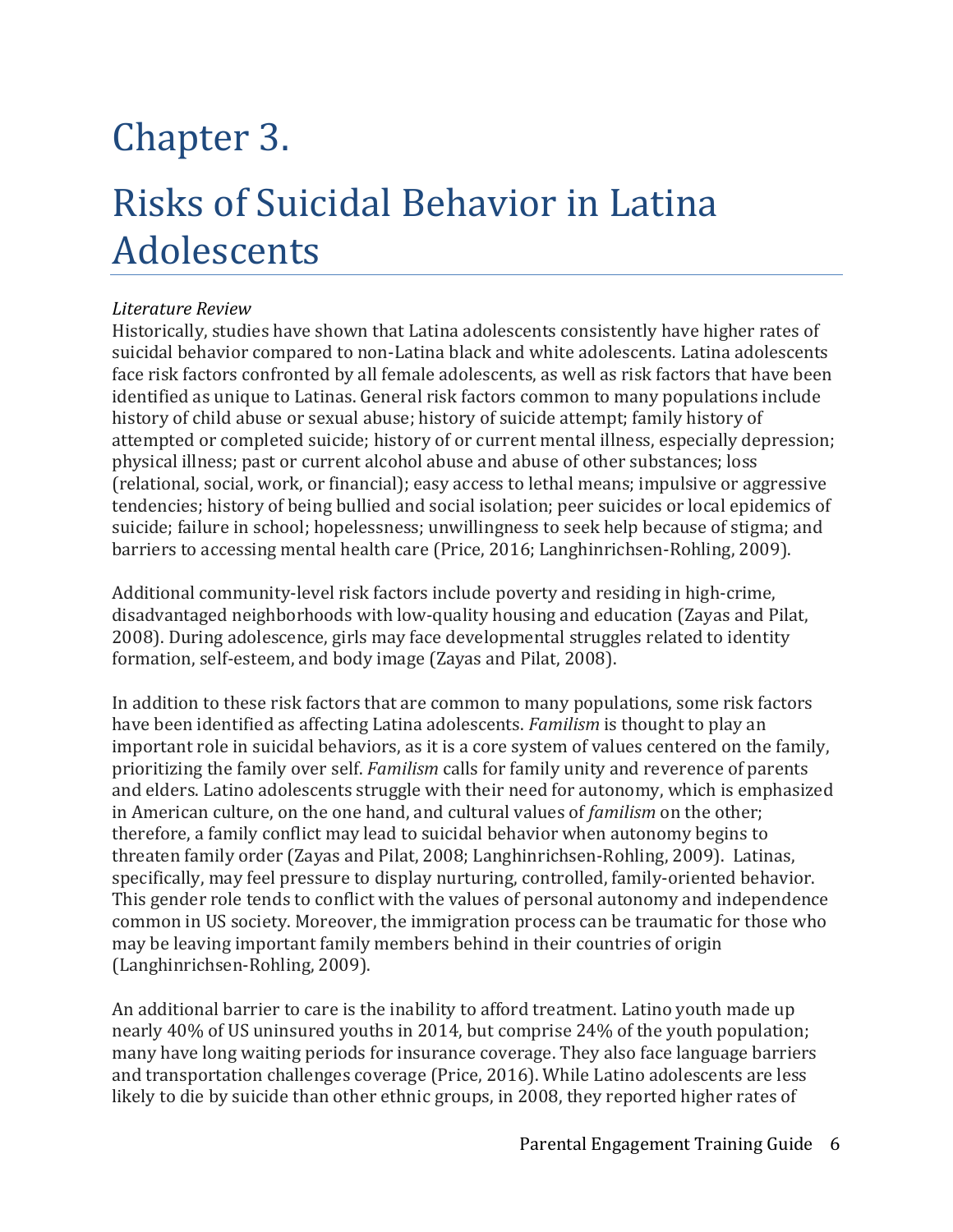suicide plans, attempts, and hopelessness; therefore, this population has a particular risk for nonfatal suicidal behavior (Langhinrichsen-Rohling, 2009).

Life is Precious aims to address these specific needs of Latina adolescents in order to reduce suicidality, with an emphasis on improving the lives of girls in the LIP community. The five core components of the LIP program are Wellness, Creative Expression Therapy, Outpatient Mental Health Services, Family Support, and Supported Education Services. These components are included to address the unique intersection in this community of the struggles that many female adolescents experience with self, family, friends and school (Zayas and Pilat, 2008; Goldston et al., 2008; Humensky et al., 2013); and the bicultural challenge balancing the push toward autonomy against the pull toward a family-centered role (Zayas and Pilat, 2008).

#### *Survey Findings*

Many participants reported that they feel that LIP provides a comfortable, safe and free space for them to express themselves and be themselves. Of 45 adolescents and 45 parents that participated in this survey, 82% of both feel that LIP was a safe and comfortable place. Of 45 adolescent respondents, 29 (64%) moderately or strongly agree that "LIP helps me cope with my problems" and 29 (64%) moderately or strongly agree that "LIP helps to prevent me from committing suicide." Of 44 participants who responded, 28 (64%) reported moderately or strongly agreeing that "LIP has helped my academic performance."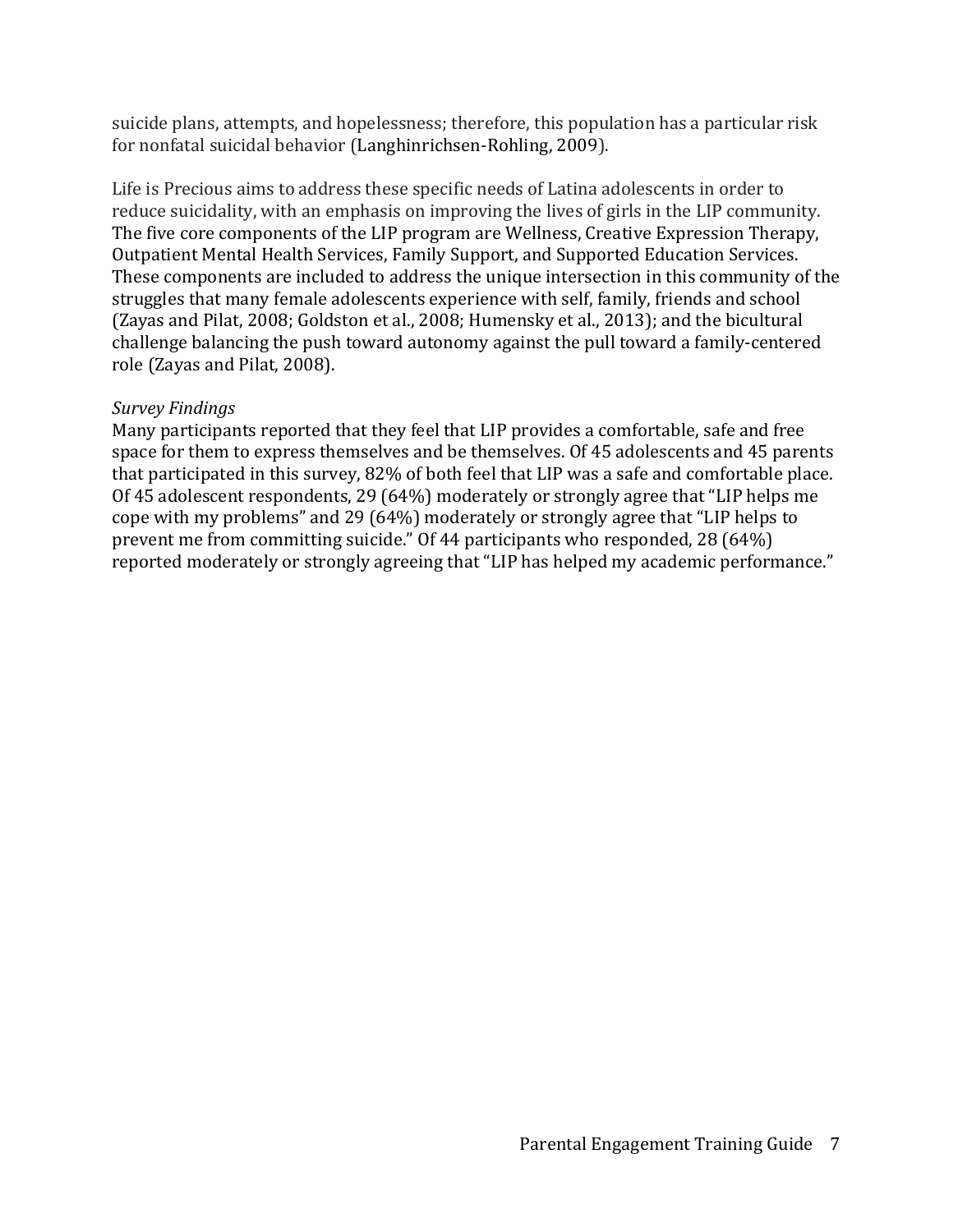### References

Goldston, D. S., Molock, S. D., Whitbeck, L. B., Murakami, J. L., Zayas, L. H., & Nagayama Hall, G. C. (2008). Cultural considerations in adolescent suicide prevention and psychosocial treatment. *American Psychologist*, *63*(1), 14-31.

Humensky, J., Gil, R., Coronel, B., Cifre, R., Mazzula, S., & Lewis-Fernández, R. (2013). Life is Precious: reducing suicidal behavior in Latinas. *Ethnicity and Inequalities in Health and Social Care*, *6*(2/3), 54-61.

Langhinrichsen-Rohling, J., Friend, J., & Powell, A. (2009). Adolescent suicide, gender, and culture: A rate and risk factor analysis. *Aggression and Violent Behavior*, *14,* 402-414.

Price, J. H. & Khubchandani, J. (2016). Latina Adolescents Health Risk Behaviors and Suicidal Ideation and Suicide Attempts: Results from the National Youth Risk Behavior Survey 2001-2013. *J Immigrant Minority Health.* doi:10.1007/s10903-016-0445-8.

Zayas, L.H., & Pilat, A.M. (2008). Suicidal behavior in Latinas: Explanatory cultural factors and implications for intervention. Suicide and Life-Threatening Behavior, 38, pp. 334-342.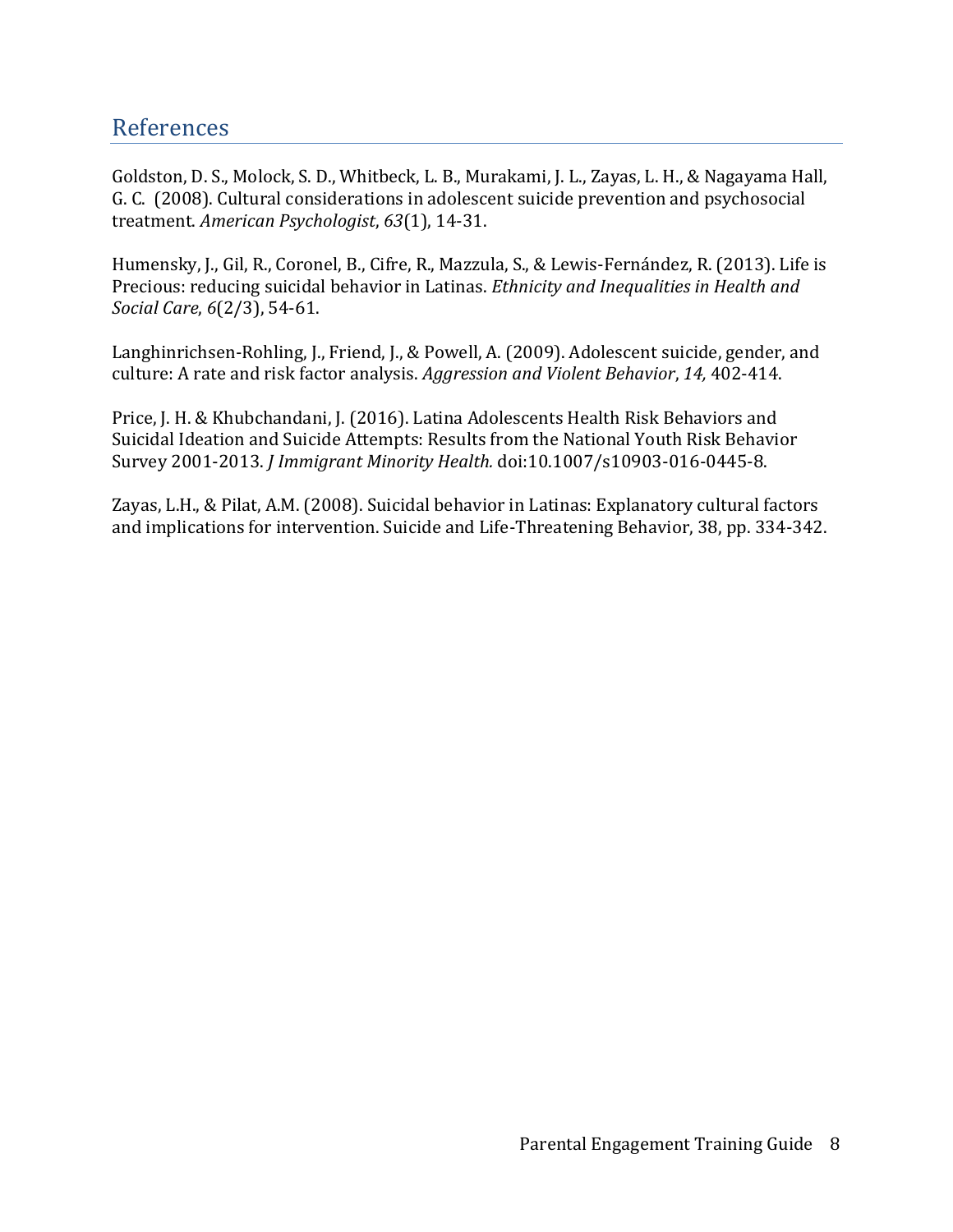### Chapter 4.

### Protective Factors Against Suicidal Behavior

#### *Literature Review*

Latina adolescents face multiple risk factors for suicidal behavior; however, they also experience several protective factors. A study of middle school students shows that a major protective factor is the sense of belongingness, emphasizing the impact of peer acceptance on reducing loneliness and the effect of loneliness on depression (Baskin, 2010). Additional protective factors for students include: parent connectedness, connectedness to other adults, caring friends, participation in sports, academic achievement, school pride or a fondness for school, and neighborhood safety. Of these protective factors, parent connectedness resulted in the largest effects for high school students, regardless of gender, in terms of suicidality, suicidal ideation only, and suicide attempt (Taliaferro, 2013).

Hagler (2016) found that, in addition to school, employment is a protective factor against suicidal behavior in the general population. Working results in personal development, empowerment, feelings of autonomy, generativity, and a sense of providing help to others. Financial independence helped some participants to gain autonomy; empowerment in the work led others to gain mastery and pride. Participants in Hagler's study found that working instilled important skills, lessons, and a sense of responsibility, leading to opportunities for altruism. These protective factors may serve as mediating links between employment and mental well-being (Hagler, 2016).

#### *Survey Results*

Survey responses indicate that parents and daughters are similarly satisfied with their relationships. However, parents and daughters provided significantly different responses as to other aspects of their relationship. First, 84% of parents reported feeling that there was mutual understanding about the problems and worries that daughters face, while only 38% of daughters feel that their parents understand them in this way. Parents and adolescents differed in their perception of other relational aspects of this dyad as well. While 75% of parents felt their child is comfortable asking for their help, only 53% of adolescents in this sample endorsed feeling this way. Parents also felt that they help their daughters when they have problems (84%); however, in comparison, 56% of daughters agreed. The comfort level in showing certain emotions also differed, as 62% of parents thought their child feels comfortable being upset around them, but only 48% of adolescents agreed. Lastly, while 80% of parents believed they check-in with their daughters regularly, only 51% of the adolescents agreed.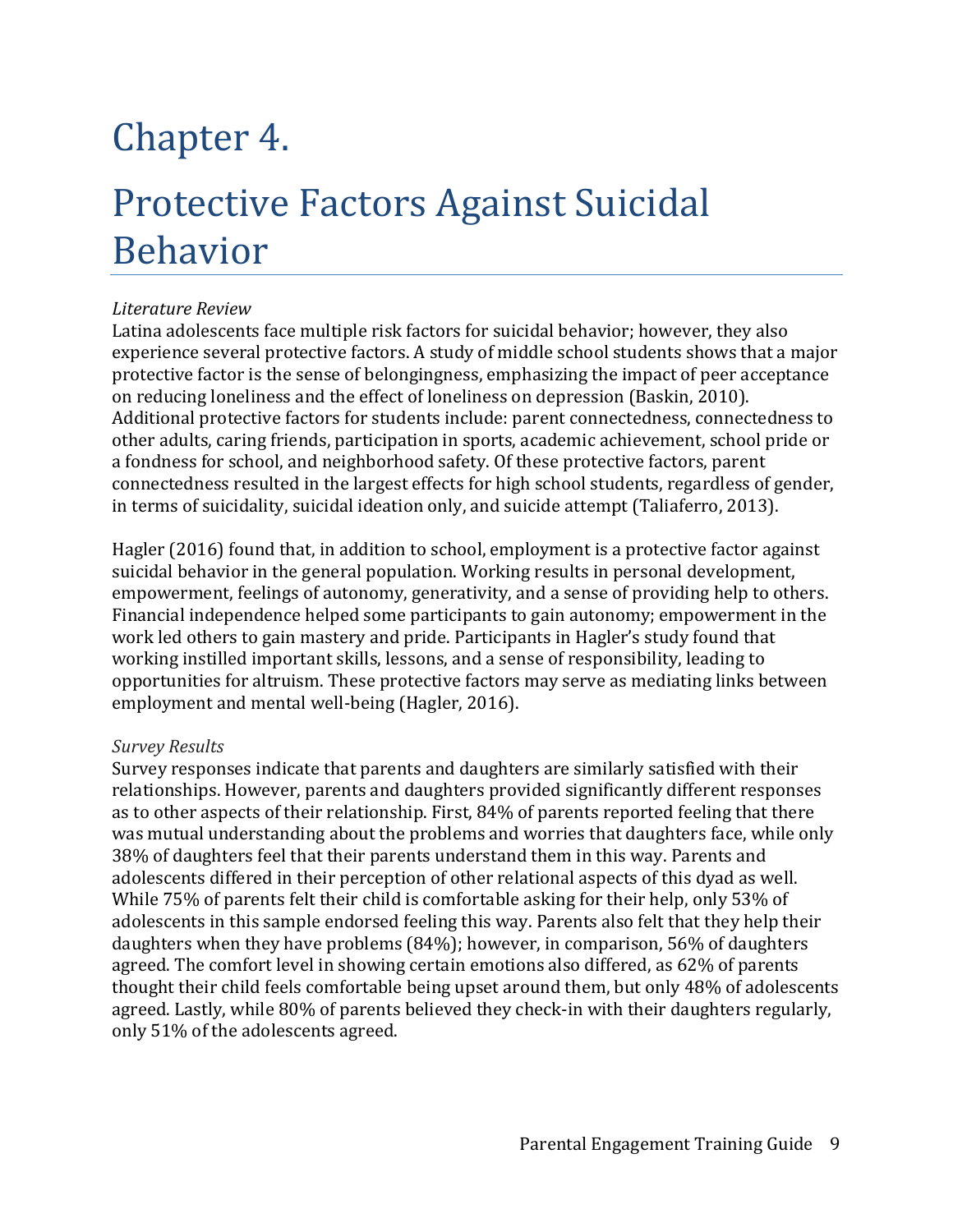| $\mathbb{R}^2$ coment been con r as one reach by an in rippression or riestation in |               |                |
|-------------------------------------------------------------------------------------|---------------|----------------|
|                                                                                     | Adolescent's  | Parent's       |
|                                                                                     | Perspective   | Perspective    |
|                                                                                     | $%$ [N]       | $%$ [N]        |
| Overall, I am satisfied with the relationship I                                     | 78% [n=35]    | 76% [n=34]     |
| have with my parent/daughter.                                                       |               |                |
| My parent understands my problems and                                               | 38% [n=17]    | $84\%$ [n=37]* |
| worries. / I understand my daughter's                                               |               |                |
| problems and worries.                                                               |               |                |
| I am comfortable asking my parent for help. /                                       | 53% [n=24]    | $75\%$ [n=33]* |
| My daughter is comfortable asking me for                                            |               |                |
| help.                                                                               |               |                |
| When I have a problem, my parent helps me                                           | 56% [n=30]    | 84% [n=38]     |
| with it. / When my daughter has a problem, I                                        |               |                |
| help her with it.                                                                   |               |                |
| I feel comfortable being upset around my                                            | 48% [n=21]*   | $62\%$ [n=28]  |
| parent. / My daughter feels comfortable being                                       |               |                |
| upset around me.                                                                    |               |                |
| My parent checks in regularly with me about                                         | $51\%$ [n=23] | $80\%$ [n=36]  |
| what is currently going on in my life. / I check                                    |               |                |
| in regularly with my daughter about what is                                         |               |                |
| currently going on in her life.                                                     |               |                |

### Agreement Between Parent/Youth Dyad in Appraisal of Relationship

Table 1. Percentage of the 45 adolescents and parents who indicated "Moderately Agree" or "Strongly Agree" for the given statements on the parental engagement surveys. \*N=44 due to missing responses. **Bold** indicates that difference in responses is statistically significant (<0.05) (paired t-test).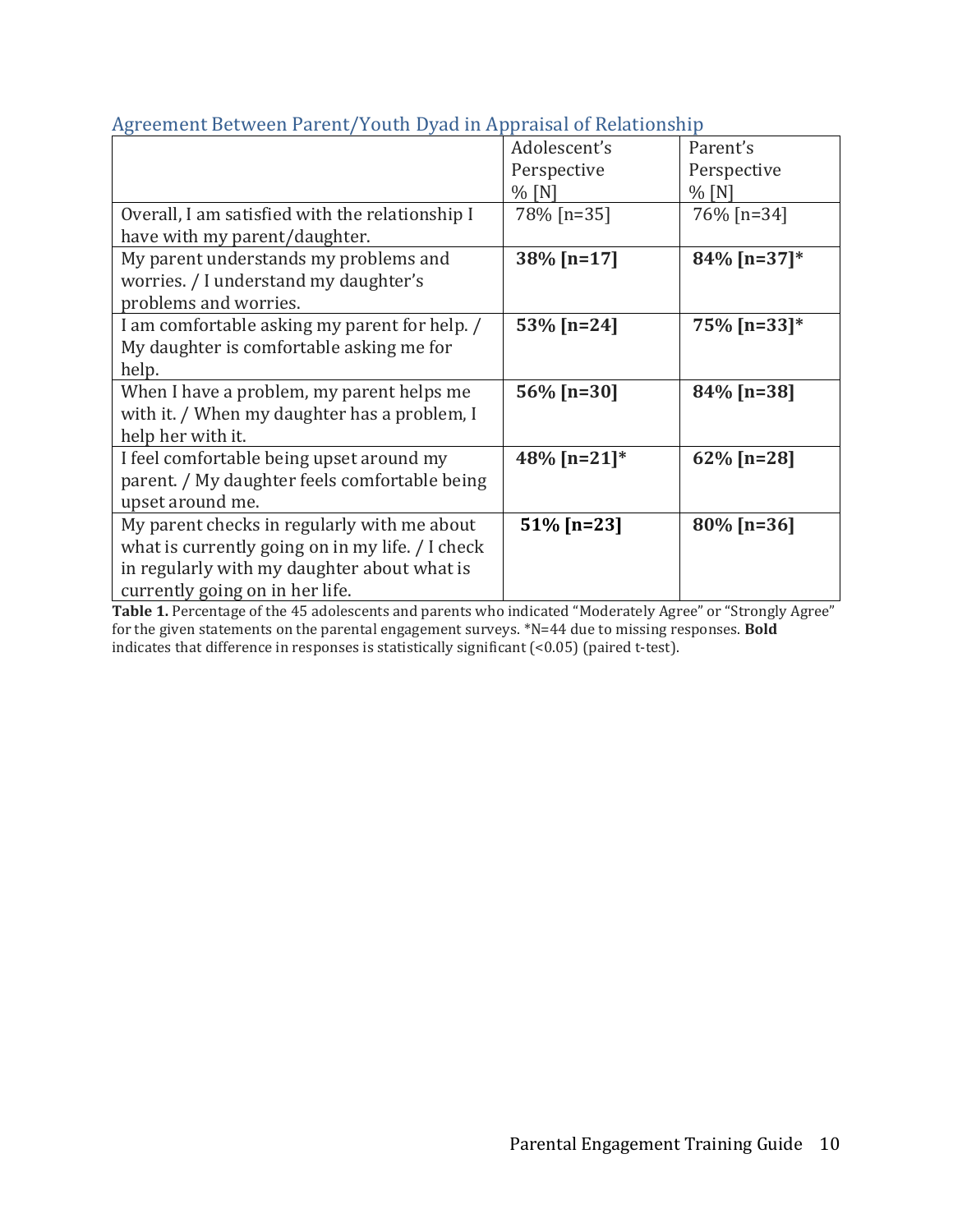### References

Baskin, T. W., Wampold, B. E., Quintana, S. M., & Enright, R. D. (2010). Belongingness as a protective factor against loneliness and potential depression in a multicultural middle school. *The Counseling Psychologist, 38*(5), 626-651.

Hagler, M., Hamby, S., Grych, J., & Banyard, V. (2016). Working for well-being: Uncovering the protective benefits of work through mixed methods analysis, *J Happiness Stud, 17*, 1493-1510.

Langhinrichsen-Rohling, J., Friend, J., & Powell, A. (2009). Adolescent suicide, gender, and culture: A rate and risk factor analysis. *Aggression and Violent Behavior*, *14,* 402-414.

Taliaferro, L. A., & Muehlenkamp, J. J. (2013). Risk and protective factors that distinguish adolescents who attempt suicide from those who only consider suicide in the past year. *Suicide and Life-Threatening Behavior, 44*(1), 6-22.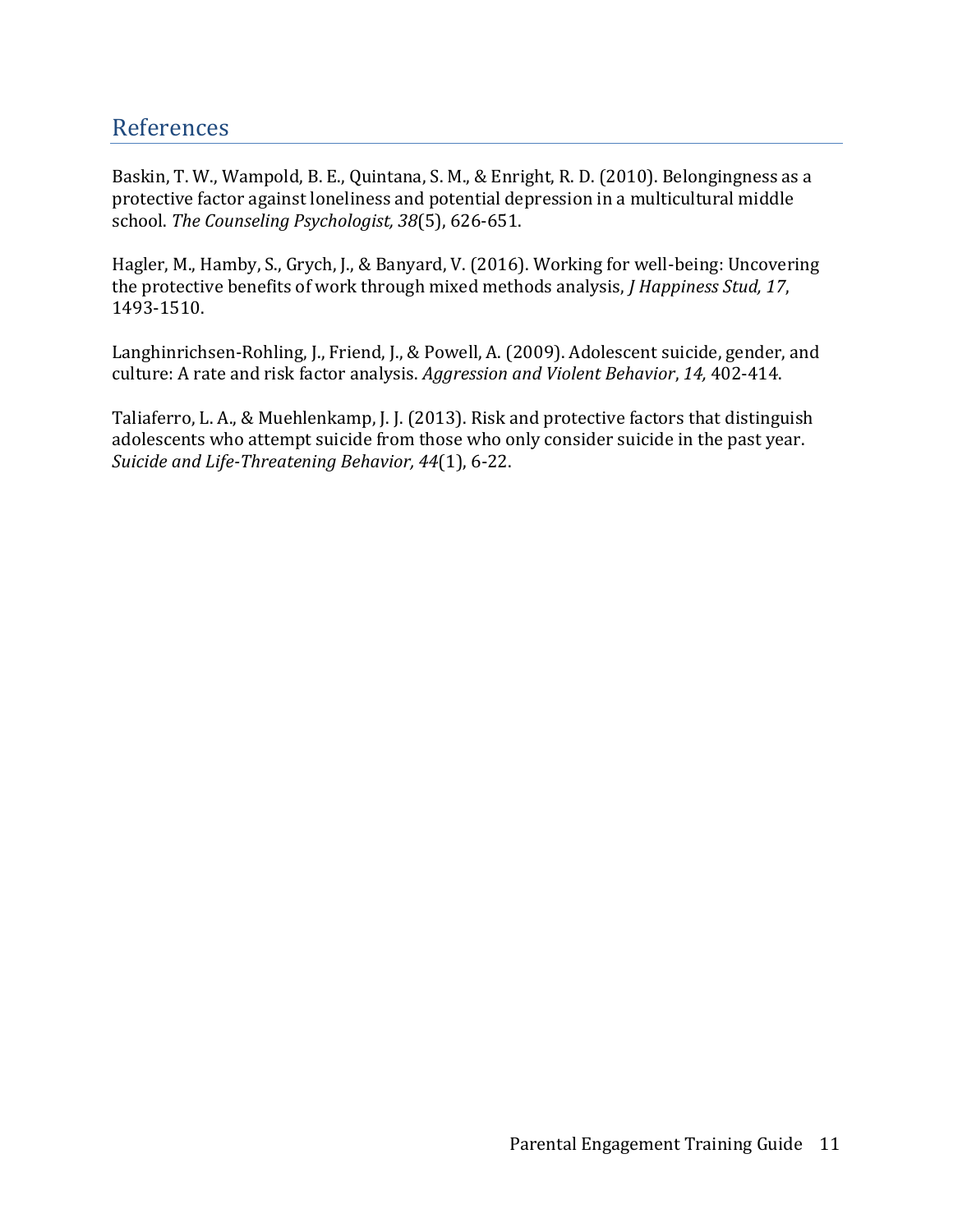# Chapter 5.

### Benefits of Parental Engagement

### *Literature Review*

According to the Ontario Centre of Excellence for Child and Youth Mental Health (2011), family engagement in youth mental health services is increasingly accepted as a best practice for quality service and support, and stresses a need to train clinicians and service providers on how to effectively engage families. Parents play a critical role in care because they have expert knowledge on their children. Moreover, many parents are concerned about the challenges that adolescents face, and want to play an active, supportive role in their care. Fortunately, adolescents who report having sufficient parental connectedness, oversight, communication, or support are less likely to engage in risky behaviors. (National Alliance to Advance Adolescent Health, 2010).

Parental engagement goes beyond participation in and adherence to health care and treatment. Effective engagement works when families are empowered and motivated to recognize their needs, strengths and resources, and to take an active role in making changes and improvements. With proper training on engagement, families gain knowledge of how the healthcare system and its services work, and how they may be improved. (Ontario Centre of Excellence for Child and Youth Mental Health, 2016). Clinicians need to provide the knowledge, skills, and confidence necessary for families to be effective partners in their adolescent's care (NCIOM, 2015).

Several studies show the benefits of parental engagement. Family psychoeducation is an evidence based practice that decreases relapse rates and aids the recovery of patients who have mental illness or psychiatric disabilities (Dixon, 2001). The benefits of family engagement include improved psychological adjustment, quality of life, behavioral functioning, and adolescent and family management skills and functioning; improved patient satisfaction; shorter recovery process for mental health issues; increased medication compliance; enhanced psychological well-being and decreased stress among parents; increased caregiver feelings of competence and self-efficacy; increased caregiver knowledge about mental health issues; and reduced rates of relapse and risk of mortality (Ontario Centre of Excellence for Child and Youth Mental Health, 2016).

Beyond the family level, parental engagement also improves the effectiveness of service delivery at the individual, organizational, and system levels. Providers can meaningfully engage family members in several evidence-informed ways, including regarding families as experts, encouraging active participation in treatment; investing in relationships and improving the quality of the therapeutic alliance; addressing barriers to engagement, such as transportation issues or scheduling conflicts, and misunderstandings about services or stigma; implementing culturally-responsible services; and tailoring unique services to fit each families' needs and preferences (Ontario Centre of Excellence for Child and Youth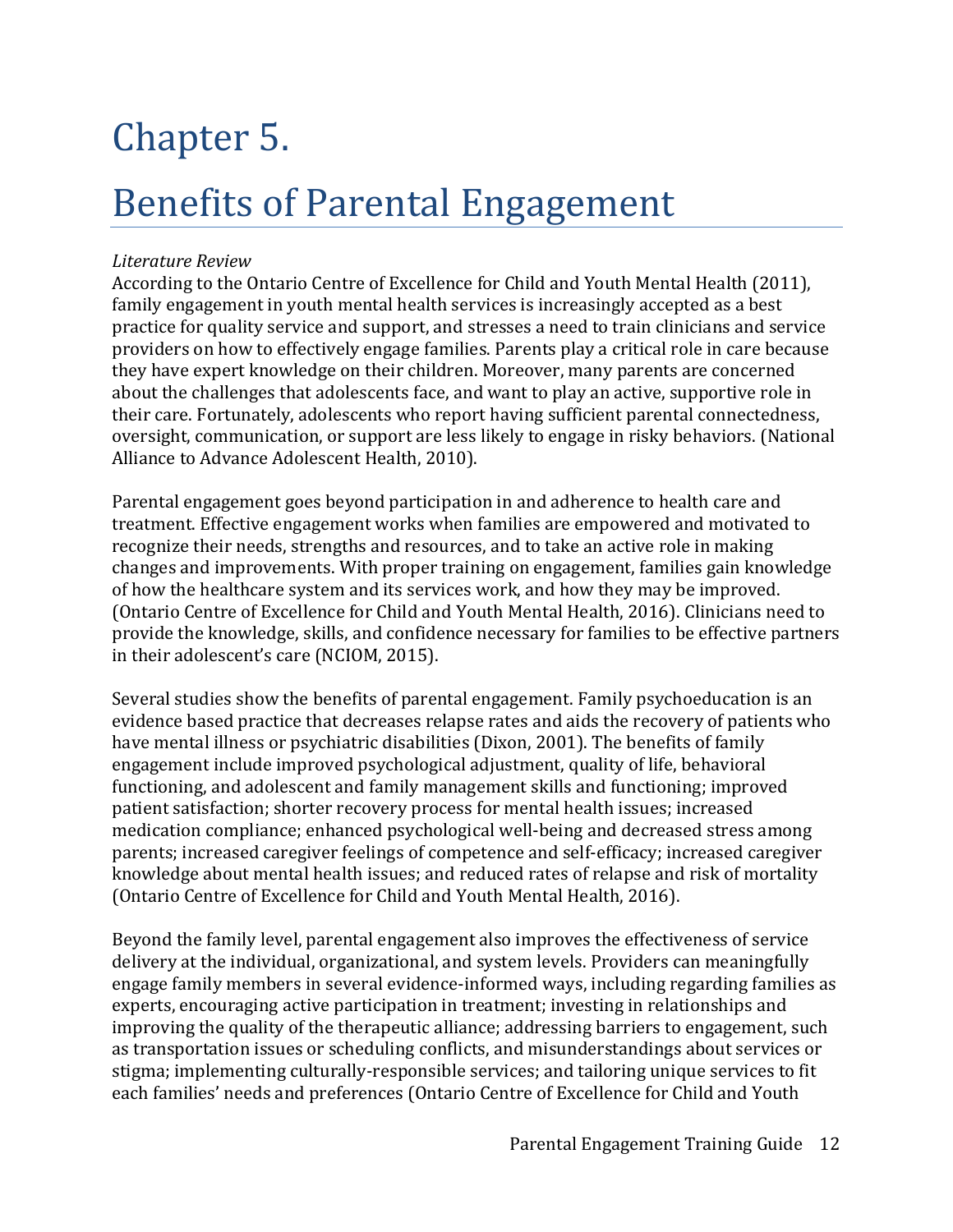Mental Health, 2016). When both the patient and the family are engaged, there are fewer medical errors and serious safety events, and increased patient satisfaction scores. In addition, there are lower medical costs due to fewer hospital admissions, improved health behaviors, and increased levels of physical activity (NCIOM, 2015).

Even in a highly technical setting such as an intensive care unit, meetings between healthcare professionals and families who used a shared decision-making model resulted in reduced decision-making conflicts and unrealistic parental expectations, and improved collaboration between clinical providers and family members (Davidson, 2007).

#### *Survey Results*

According to the LIP survey on parental engagement, 10 adolescents (22%) moderately agree or strongly agree that it would be helpful if the parent were more involved in LIP, and 17 (37%), generally agree or strongly agree that they would like for the parent to participate in more LIP activities. Even among parents, there is interest in gaining a more prominent role in their adolescent's care. Twenty-seven parents (60%) want to participate more in LIP activities, and 33 (73%) think it would be helpful for the daughter if the parent were more involved with LIP. In addition, 26 (57%) believe that their daughters would like for them to participate more in LIP activities. Thirty parents (68%) agree that LIP has improved their relationships with their daughters, and 31 parents (68%) agree that LIP has taught them ways to better support their daughters.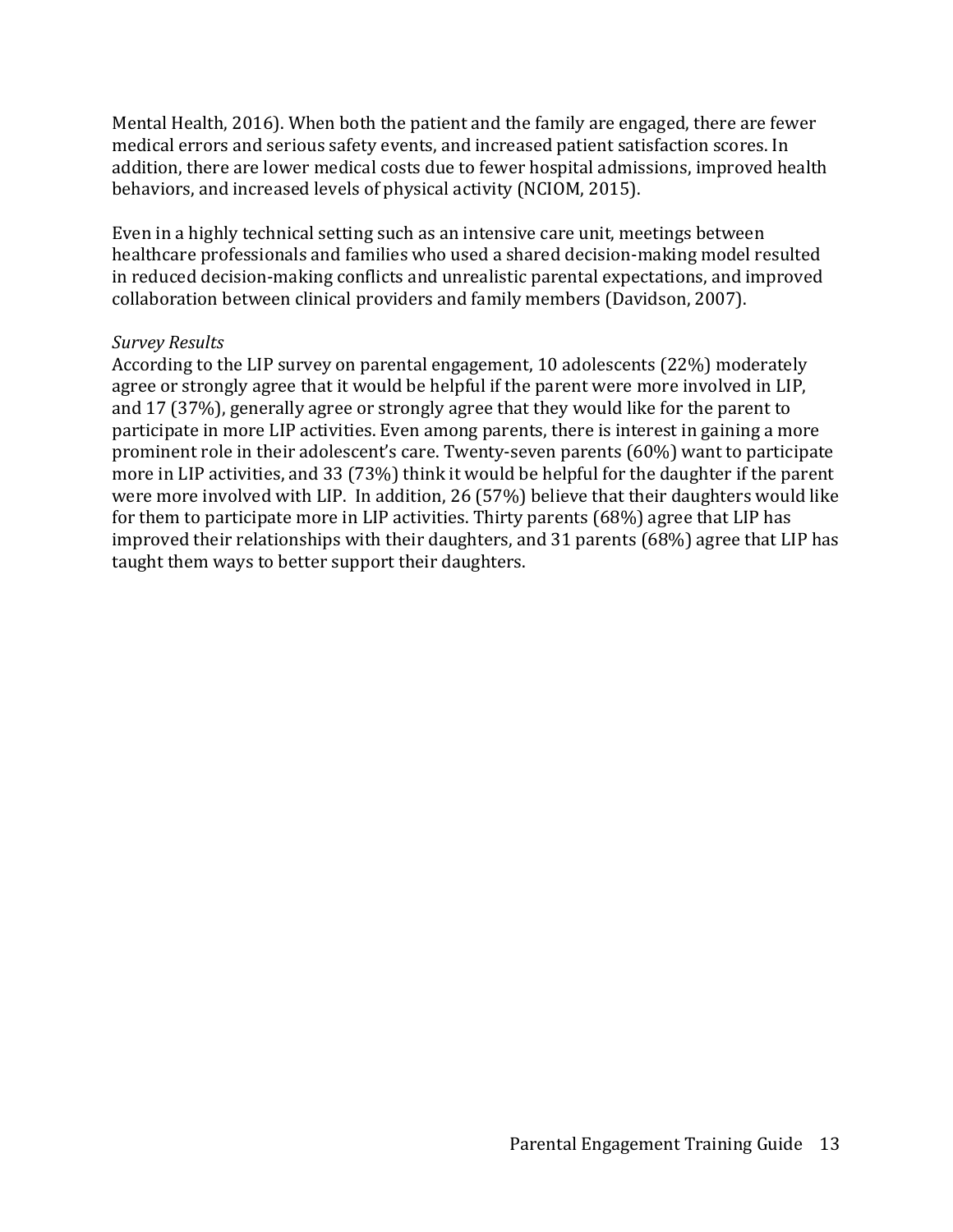### References

Davidson, J. E., Powers, K., Hedayat, K. M., Tieszen, M., Kon, A. A., Shepard, E., … Armstrong, D. (2007). Clinical practice guidelines for support of the family in the patient-centered intensive care unit: American College of Critical Care Medicine Task Force 2004–2005. *Crit Care Med 35*(2), 605-622.

Dixon, L., McFarlane, W. R., Lefley, H., Lucksted, A., Cohen, M., Falloon, I., … Sondheimer, D. (2001). Evidence-Based Practices for Services to Families of People with Psychiatric Disabilities. *Psychiatric Services, 52*(7), 903-910.

The National Alliance to Advance Adolescent Health. (2010). *Parents' Perspectives on Health Care for Adolescents.* (Report No. 3). Fox, H. B., McManus, M. A., & Yurkiewicz, S. M.

North Carolina Institute of Medicine. (2015). *Patient and Family Engagement: A Partnership for Culture Change, 76*(3), 197-200.

Ontario Centre of Excellence for Child and Youth Mental Health. (2011). *Developing a family engagement training strategy.* Dostaler, T. & Cannon, S. Retrieved from [http://www.excellenceforchildandyouth.ca/sites/default/files/family\\_engagement\\_report.](http://www.excellenceforchildandyouth.ca/sites/default/files/family_engagement_report.pdf) [pdf.](http://www.excellenceforchildandyouth.ca/sites/default/files/family_engagement_report.pdf)

Ontario Centre of Excellence for Child and Youth Mental Health. (2016). *Evidence In-Sight: Best Practices in Engaging Families in Child and Youth Mental Health.* Retrieved from [http://www.excellenceforchildandyouth.ca/sites/default/files/eib\\_attach/FamilyEngagem](http://www.excellenceforchildandyouth.ca/sites/default/files/eib_attach/FamilyEngagement_Final_Jan2016.pdf) ent Final Jan2016.pdf.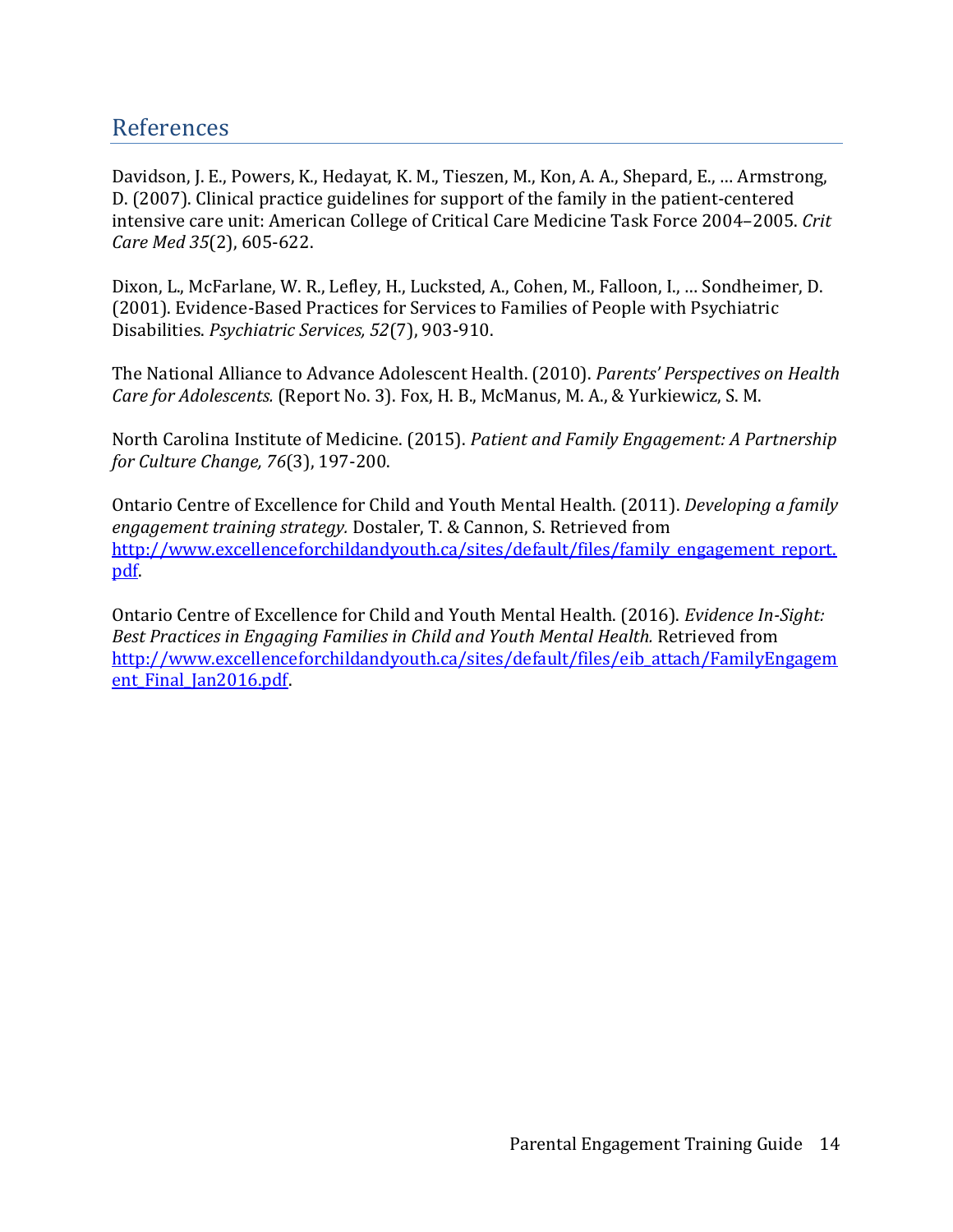# Chapter 6.

### Challenges in Getting Parents Involved in Programs

#### *Literature Review*

Studies of adolescent programs have found that engaging families is challenging (Ingoldsby, 2010). Low engagement can lead to low participation in treatment, which means that participants do not receive the treatment's optimal benefits (Kazdin 1996; Spoth and Redmond 2000). Moreover, individuals at greater risk for poor outcomes (i.e. participants with more severe mental health problems, those with families with low socioeconomic status, or living in high-poverty areas) may be at higher risk for disengagement (Miller and Prinz 1990; Snell-Johns et al. 2004).

Predictors of low parental engagement include factors such as single-parent status or ethnic minority status, the parent's mental health problems, and low socioeconomic status (Nock and Ferriter 2005; Snell-Johns et al. 2004, Ingoldsby, 2010). Additional barriers to treatment engagement are time demands (i.e. from work or caring for other family members) and lack of transportation to the clinic or treatment site (Garvey et al. 2006; Kazdin et al. 1997; Spoth and Redmond 2000; Stevens et al. 2006). Other barriers include poor rapport between providers and families, and program activities not seen as relevant to the family's needs (Gross et al. 2001).

Programs have identified methods for enhancing parental engagement (Ingoldsby, 2010). Improving communication by having program employees match their communication styles to that of participants has been shown to help promote engagement in some programs. For example, several programs have found it helpful to address stigma by validating participants' feelings about mental health treatment and addressing concerns that they may have (Beeber et al. 2007). Additional examples of improving communication include identifying achievable goals and clarifying reasons for treatment, ensuring that treatment plans are understood by both the participant and family, and providing positive feedback after goals are achieved (Watts and Dadds, 2007). Furthermore, programs may wish to address the needs of the family beyond mental health treatment (i.e. assisting a family with applying for public benefits or helping them escape a domestic violence situation) (Watts and Dadds 2007).

Strategies to improve engagement and retention include providing appointment reminders, addressing practical barriers (i.e. providing information about transit subsidies to reduce transportation costs) and the expectations about the goals and limitations of the intervention, and adapting service delivery based on each individual family's barriers (i.e. allowing siblings to attend the program on family days) (Ingoldsby, 2010).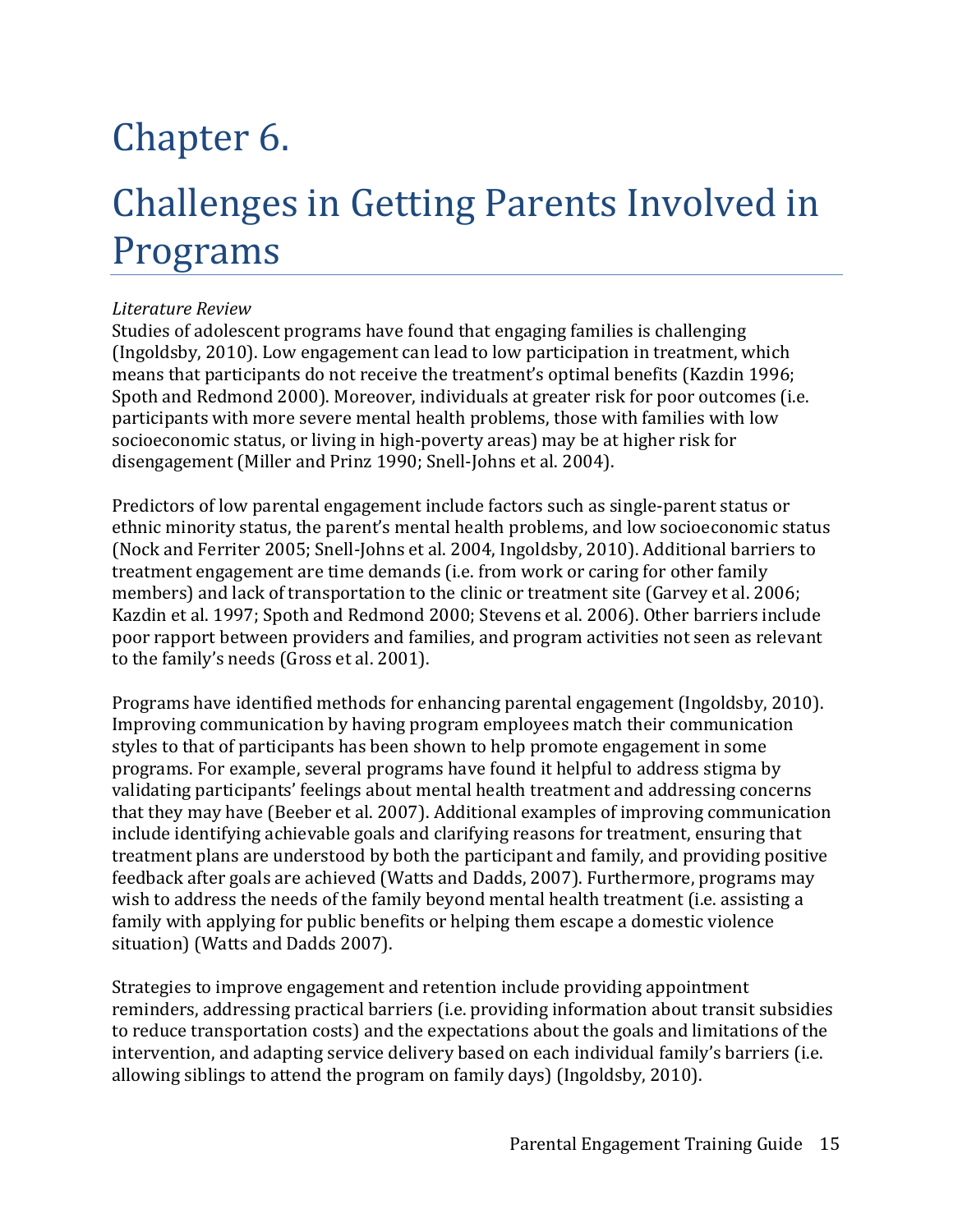### *Survey Results*

Compared to the number of LIP participants, fewer than half of the parents are involved in LIP. According to 45 LIP participant surveys on parental engagement, in the past three months, 32 girls (71%) participated in LIP activities, and 18 parents (40%) attended LIP activities. This is confirmed by the LIP parent surveys; in the past three months, 30 of their daughters (66%) participated in LIP activities and 21 parents (47%) attended LIP activities.

A number of challenges to parent participation are noted. Challenges can be caused by lack of communication with the parents due to their being unresponsive or having a disconnected phone; loss of interest in LIP; family duties at home; care for younger children; health issues; scheduling conflicts with work; lack of Metro card funds; and the location of the LIP site. From the surveys on parental engagement, 8 parents (17%) indicated that they moderately agreed or strongly agree that it is difficult to get to a mental health counseling facility; as an LIP site may be far from the subway stop, parents may find the commute to LIP cumbersome. Most parents report that they like the LIP program; only 3 parents (6%) moderately agreed or strongly agreed that they do not enjoy being part of the LIP program, and 2 parents (4%) say that they don't enjoy the fact that their daughter is part of the LIP program.

| <b>Positive Views</b> | <b>Moderately Agree</b><br>and Strongly Agree<br>$%$ [N] | <b>Negative Views</b> | <b>Moderately Agree</b><br>and Strongly Agree<br>$%$ [N] |
|-----------------------|----------------------------------------------------------|-----------------------|----------------------------------------------------------|
| Mental health         | 84% [n=38]                                               | I feel embarrassed    | 15% [n=7]                                                |
| counseling can        |                                                          | talking about my      |                                                          |
| teach my daughter     |                                                          | daughter's mental     |                                                          |
| ways to cope with     |                                                          | health problems       |                                                          |
| her problems.         |                                                          |                       |                                                          |
| I believe that mental | 84% [n=38]                                               | I feel afraid about   | $9\%$ [n=4]                                              |
| health services can   |                                                          | my daughter           |                                                          |
| help my daughter.     |                                                          | seeking out mental    |                                                          |
|                       |                                                          | health counseling     |                                                          |
|                       |                                                          | services              |                                                          |
| I trust that mental   | 78% [n=35]                                               | If my daughter goes   | $9\%$ [n=4]                                              |
| health counselors     |                                                          | to mental health      |                                                          |
| are experts that      |                                                          | counselling, she will |                                                          |
| know what they are    |                                                          | be judged             |                                                          |
| doing.                |                                                          | negatively.           |                                                          |
| I trust that mental   | 82% [n=36]*                                              | I feel shy talking    | $9\%$ [n=4]                                              |
| health counselors     |                                                          | about my daughter's   |                                                          |
| have my daughter's    |                                                          | mental health.        |                                                          |
| best interest in      |                                                          |                       |                                                          |
| mind.                 |                                                          |                       |                                                          |
| I support my          | 84% [n=38]                                               | Mental health         | $11\%$ [n=5]                                             |
| daughter speaking     |                                                          | counselling is        |                                                          |

| Parental Perspective on Mental Health and Related Services |  |  |  |
|------------------------------------------------------------|--|--|--|
|                                                            |  |  |  |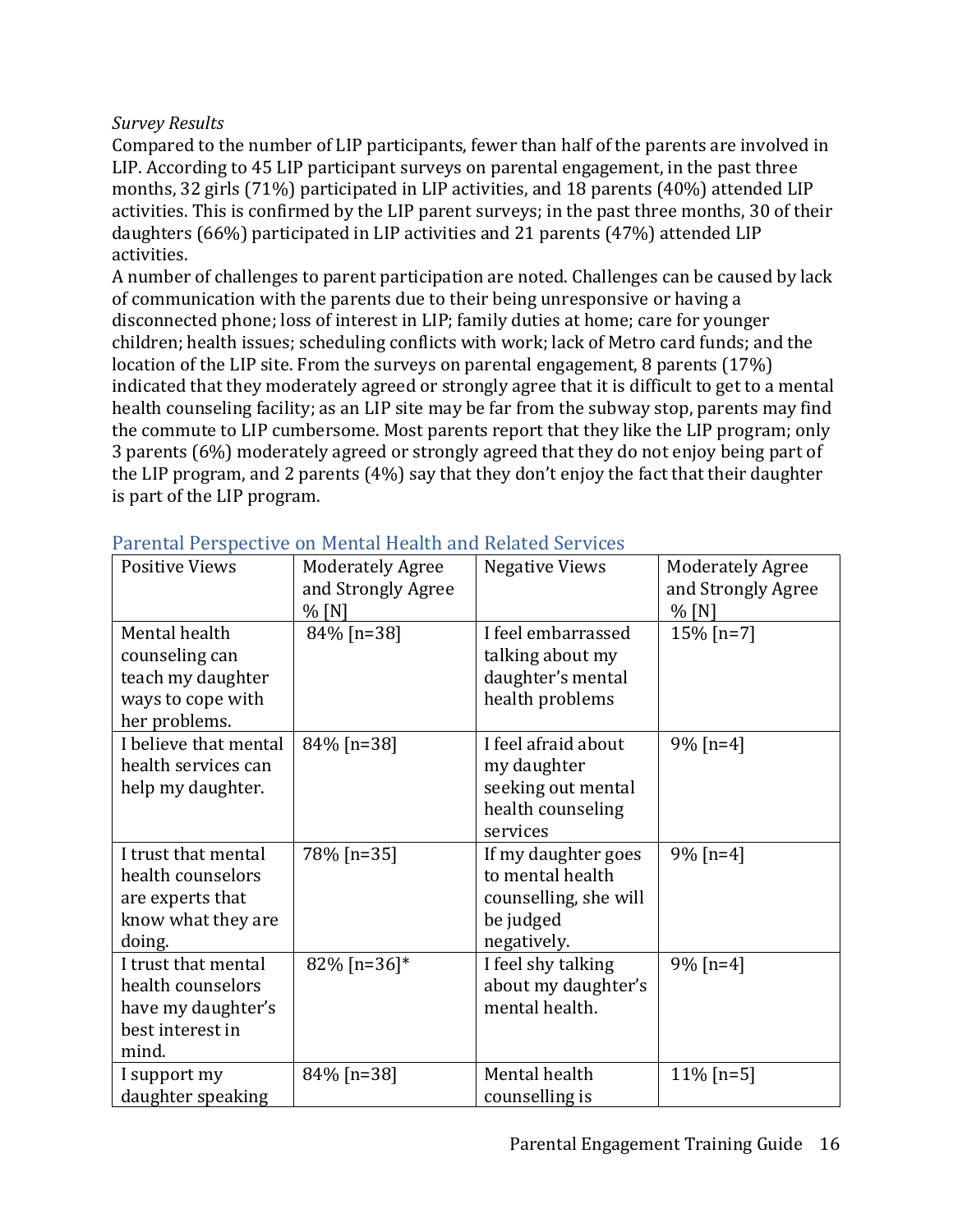| l to a mental health | against my cultural |  |
|----------------------|---------------------|--|
| counselor.           | beliefs.            |  |

**Table 2.** Percentage and number of the 45 parents who indicated "Moderately Agree" or "Strongly Agree" for the given statements on the parental engagement surveys. \*N=44 due to missing response.

References

Beeber, L. S., Cooper, C., Van Noy, B. E., Schwartz, T. A., Blanchard, H. C., Canuso, R., et al. (2007). Flying under the radar: Engagement and retention of depressed low-income mothers in a mental health intervention. Advances in Nursing Science, 30, 221–234.

Garvey, C., Julion, W., Fogg, L., Kratovil, A., & Gross, D. (2006). Measuring participation in a prevention trial with parents of young children. Research in Nursing and Health, 29, 212– 222.

Gross, D., Julion, W., & Fogg, L. (2001). What motivates participation and dropout among low-income urban families of color in a prevention intervention? Family Relations, 50, 246–254.

Inglesby EM. (2010). Review of Interventions to Improve Family Engagement and Retention in Parent and Child Mental Health Programs. *J Child Fam Stud, 19*: 629-645.

Kazdin, A. E. (1996). Dropping out of child psychotherapy: Issues for research and implications for practice. Clinical Child Psychology and Psychiatry, 1, 133–156.

Kazdin, A. E., Holland, L., & Crowley, M. (1997). Family experience of barriers to treatment and premature termination from child therapy. Journal of Consulting and Clinical Psychology, 65, 433–463.

Miller, G. E., & Prinz, R. J. (1990). Enhancement of social learning family interventions for child conduct disorder. Psychological Bulletin, 108, 291–307.

Nock, M. K., & Ferriter, C. (2005). Parent management of attendance and adherence in child and adolescent therapy: a conceptual and empirical review. Clinical Child and Family Psychology Review, 8, 149–166.

Snell-Johns, J., Mendez, J. L., & Smith, B. H. (2004). Evidence-based solutions for overcoming access barriers, decreasing attrition, and promoting chance with underserved families. Journal of Family Psychology, 18, 19–35.

Spoth, R., & Redmond, C. (2000). Research on family engagement in preventive interventions: Toward improved use of scientific findings in primary prevention practice. Journal of Primary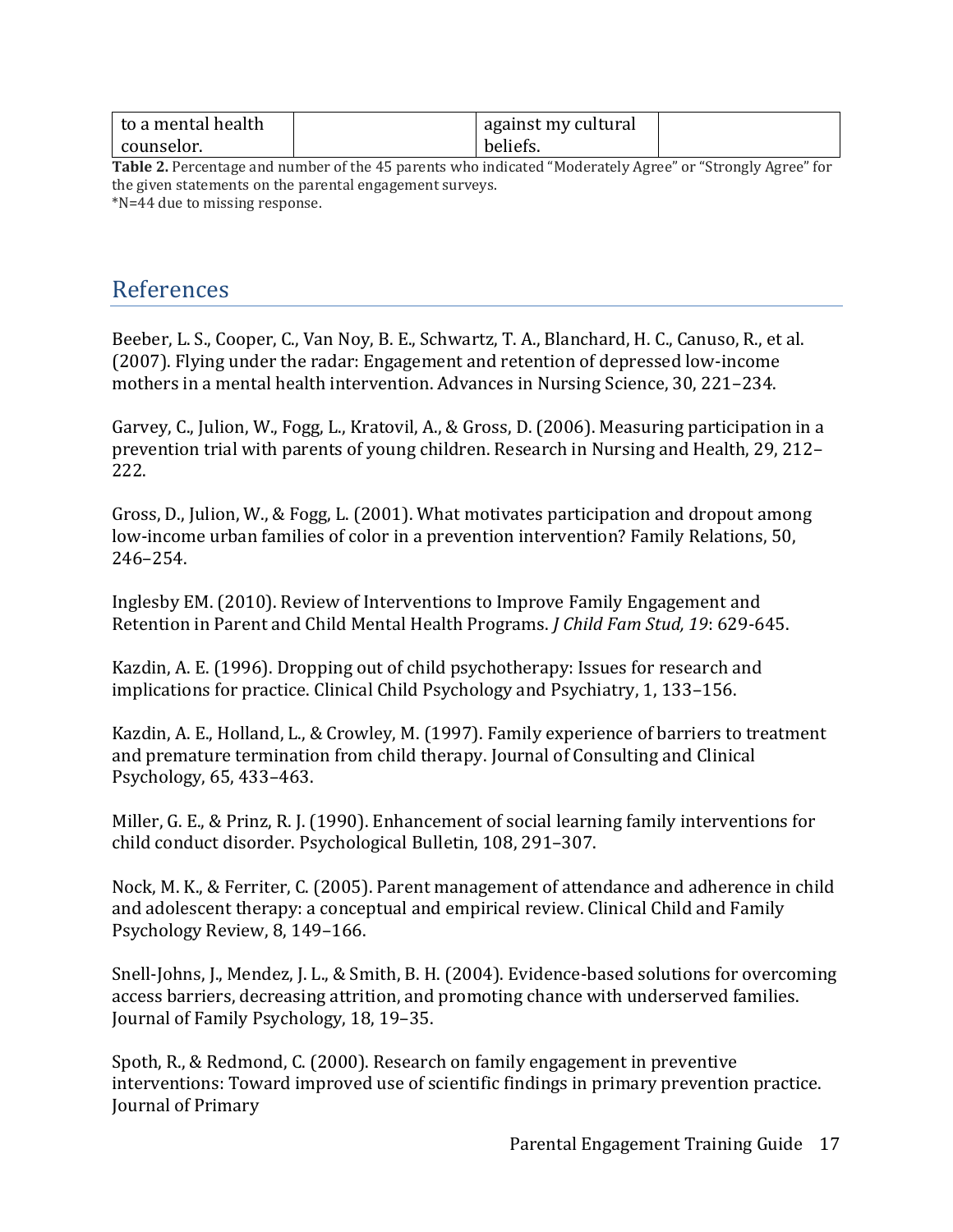Prevention, 21, 267–284.

Stevens, J., Kelleher, K. J., Ward-Estes, J., & Hayes, J. (2006). Perceived barriers to treatment and psychotherapy attendance in child community mental health centers. Community Mental Health Journal, 42, 449–458.

Watts, B. D., & Dadds, M. R. (2007). Facilitating treatment attendance in child and adolescent mental health services: A community study. Clinical Child Psychology and Psychiatry, 12, 105–116.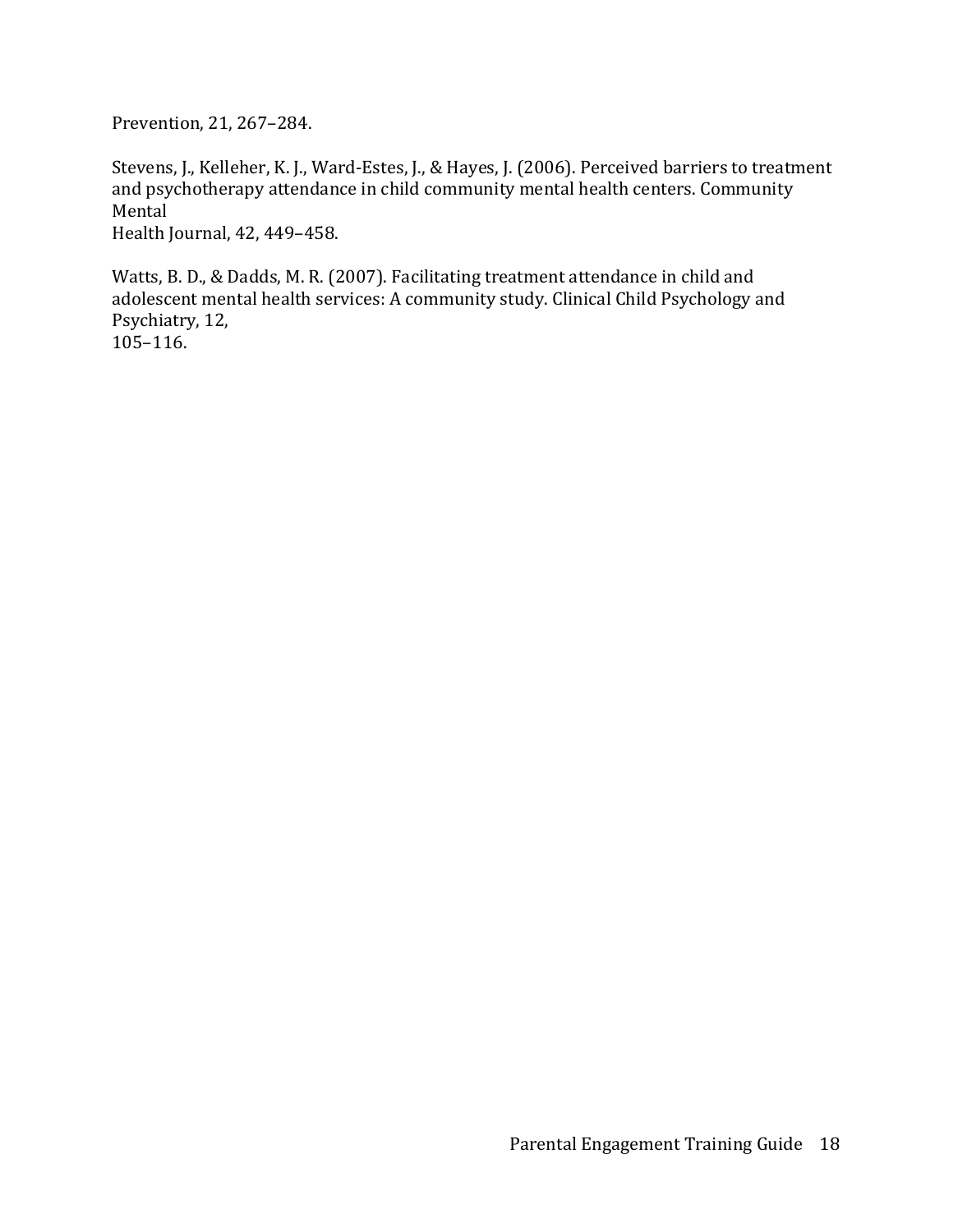# Chapter 7. Best Practices

### **I. Outreach**

Parents and guardians are allowed to visit LIP any day at any time. Designated Family Days, which include activities for the parents and siblings, occurs on Tuesdays, Fridays, and Saturdays. For the parents who attend LIP regularly, or every Family Day, the case manager can maintain constant communication with them and get updates as they arise. Most families, however, do not attend LIP activities regularly. Allowing families to bring younger siblings to Family Day can make it easier for families to participate.

LIP case managers are assigned to a specific LIP site to enable clients to build relationships with adolescents and families. They make regular phone calls every week to every client on their caseload to get updates from the parents and schools. Generally, case mangers reach a parent once a month, and if case managers want to call the participant, the legal guardian must give permissions to do so. If there is a crisis, such as an open child welfare case, the case manager calls every day if needed, to help the parent and participant with whatever needs to get done.

#### *Recommendations*

LIP staff should be trained in family outreach. Family outreach can help to identify barriers that the participant had not articulated to LIP staff. For example, if a case manager finds that the family is resistant to the adolescent receiving mental health treatment, he/she can help the family to identify and address the concerns (i.e. if a family is concerned about encountering stigma, the case manager can help to identify the sources of stigma and help the family identify strategies to overcome any stigma they may face). Participants may be motivated to attend LIP if they see that LIP has helped their families resolve an issue or problem.

Staff should reach out to families at regular intervals to remind them of upcoming Family Days and particular activities that will be occurring on those days. Staff can also remind them of positive feedback that they have gotten from adolescents when their parents participated, to remind the parents that the adolescents value their participation. LIP staff can also obtain feedback from parents who participate, to share with others how parents have viewed the benefits of the activities.

#### **II. Home visits**

Case managers aim to perform an initial home visit after intake, and at regular intervals afterwards. Intervals will vary depending on the family's needs. Case managers look at the living space, availability of food, and discuss problems or changes that may have arisen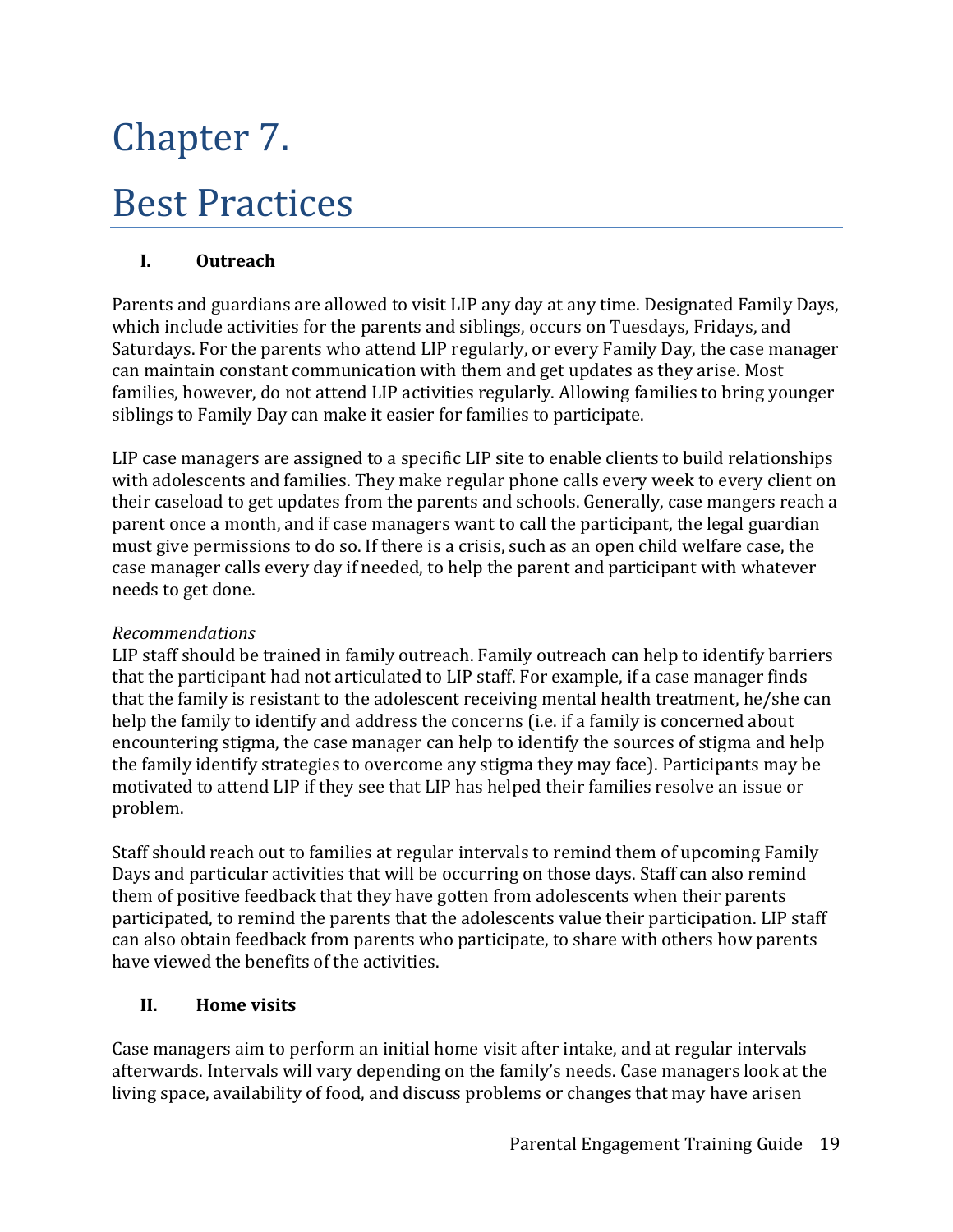with the family. Home visits can occur either when the participant is present or not present. Usually, case managers will perform home visits during school hours because they need to be at LIP after school; thus, participants are not generally home for the visit.

### *Recommendations*

Frequency of home visits may vary according to the needs of the family. For example, if the adolescent and family members regularly attend LIP, they may have less need for home visits, since they are in constant communication with LIP. Alternatively, if the family has extensive needs, such as an active case with child protective services, more extensive home visits may be needed. Regular communication with the adolescent and family can help the case manager to assess when home visits are needed.

### **III. Assistance to parents in coordination with other entities**

LIP case managers assist parents in multiple facets of the participants' life. They may act as a liaison with other entities, such as school guidance counselors, public assistance agencies, and child welfare agencies; this is particularly helpful when the parent does not speak English. They can help with child welfare cases (i.e. when a complaint of abuse has been reported) and divorce cases, by taking the parents step-by-step through paperwork and administrative processes. Case managers can help families find new clinics and psychiatrists when a participant's health insurance changes, or when there are issues with Medicaid or other insurance companies. Case managers can also help the family obtain food stamps, housing, employment services, and goods such as kitchenware and furniture.

Similar to home visits, case managers conduct school visits at intake, and then at the end of each term to retrieve the marking period grades. In addition, case managers contact the guidance counselors regularly to get updates on the participant's academic performance and behavior at school. Case managers can also work with teachers as needed to help the participant.

### *Recommendations*

Case managers should, with the participant's and parent's permission, remain in regular contact with the school. The appropriate contact person (i.e. school counselor, guidance counselor, or teacher) may vary depending on the school policies and adolescent's needs. The appropriate intervals will also vary depending on the student's needs, but should occur at least once per marking period to obtain progress reports and identify the student's progress and whether new needs have emerged.

### **IV. Reasons to participate**

In order to increase parental engagement, staffers can provide reasons to motivate parents to participate. Examples include inviting the parent to participate in joint art and music activities with their child, to attend field trips (i.e. to the movie theater, park, museum, or local farm), or to give the parents a purpose such as helping teach the girls how to cook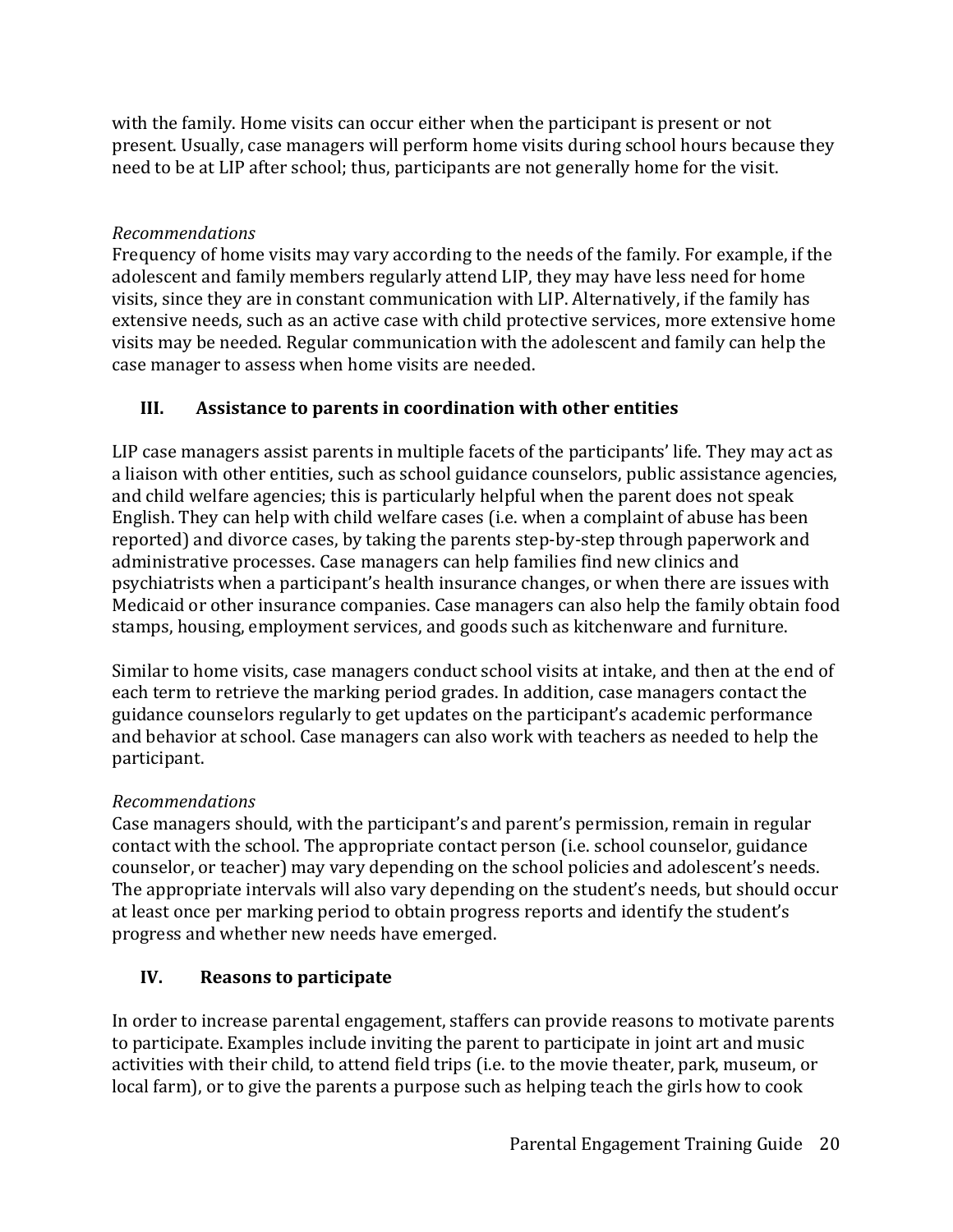nutritious meals. These activities enable parents to feel as if they are a part of the LIP community and the therapy process.

### *Recommendations*

Parents have suggested that that LIP should publish a schedule of specific activities, so that parents can plan in advance to attend a desired activity. Parents have also suggested that LIP provide means through which parents could communicate with other parents (e.g. email list-serve). Trips—even low-cost, local trips—are very popular with parents and adolescents. Some parents also suggested making participation mandatory at least twice a month. Although the program would not want to sanction girls whose families do not participate, they may wish to offer incentives to parents who do participate.

### **V. When parental participation may not be warranted**

During the focus groups, a few participants stated that they do not want the family to come or became more involved in LIP, particularly when they view LIP as an opportunity to escape from difficulties at home. Staffers noticed that some girls are more reserved and participate less when the parents are present.

### *Recommendations*

Case managers should remain sensitive to participants who may not wish to have their parents attend, and perhaps reduce outreach in some cases if it seems that parental participation is not beneficial. Participants who are younger may benefit more from parental participation than those who are older. Case managers can also encourage parents to participate in separate activities if that seems preferable to adolescents or parents.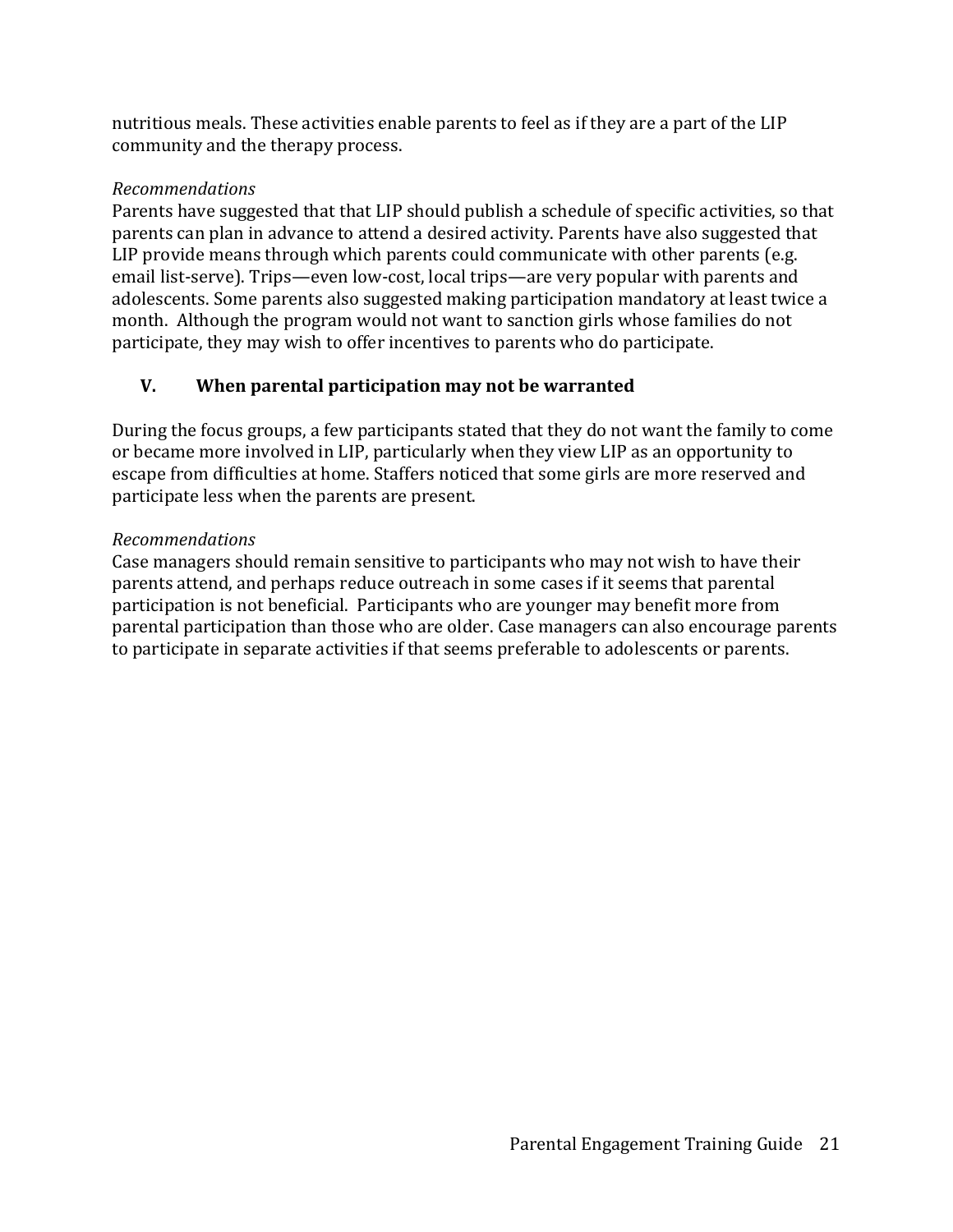# Chapter 8.

### Examples of Best Practices

Note: Names and scenarios are based on an amalgamation of experiences of LIP clients, based on interviews and focus groups. However, to protect participant privacy, all cases are fictional.

**Example 1:** Sarah actively participates in LIP, attending both during the week and on Saturdays. Sarah's mother, Maria, is not engaged with LIP, saying that she has to take care of her two younger children and is too busy to go to LIP.

### *LIP staff and case manager can:*

- Continue to outreach via phone calls once a week to receive updates and share Sarah's progress with Maria
- Inform Maria that she is welcome to bring her two younger children to LIP during Family Days (Tuesday, Friday, Saturday), and emphasize that the children would be able to participate in music and art activities and have snacks as well
- Initiate and conduct home visits twice a month to maintain contact with Maria and get updates on the family situation
- Offer to help with social services, housing, food stamps, and family matters, as needed
- Invite Maria and the children to LIP events such as the LIP Annual Breakfast or educational summer field trips, if possible

**Example 2:** Lizzy has been at LIP for over a year, and has complied with her outpatient mental health treatment plan and creative expression therapy at LIP. She has fewer behavioral problems in school and at home, her academic performance has improved, and she has ceased to self-harm. Lizzy's mother, Joan, has noticed the positive changes in her daughter and wants to contribute to LIP because she believes that the program works and is grateful for the efforts that LIP has put into helping Lizzy. Joan asks LIP how she can volunteer, and decides to cook for the LIP group one Saturday a month.

### *LIP staff and case manager can:*

- Stay up to date on Lizzy's well-being by communicating with Joan when she comes to LIP
- Thank Joan for her help and involvement, and inquire about whether she would be interested in becoming a *madrina*, or spokesperson for LIP when there are mothers or girls who are hesitant about the program
- Encourage Joan to cook and interact with other parents who show up on Family Day
- *Ask Joan if she needs anything / any help*